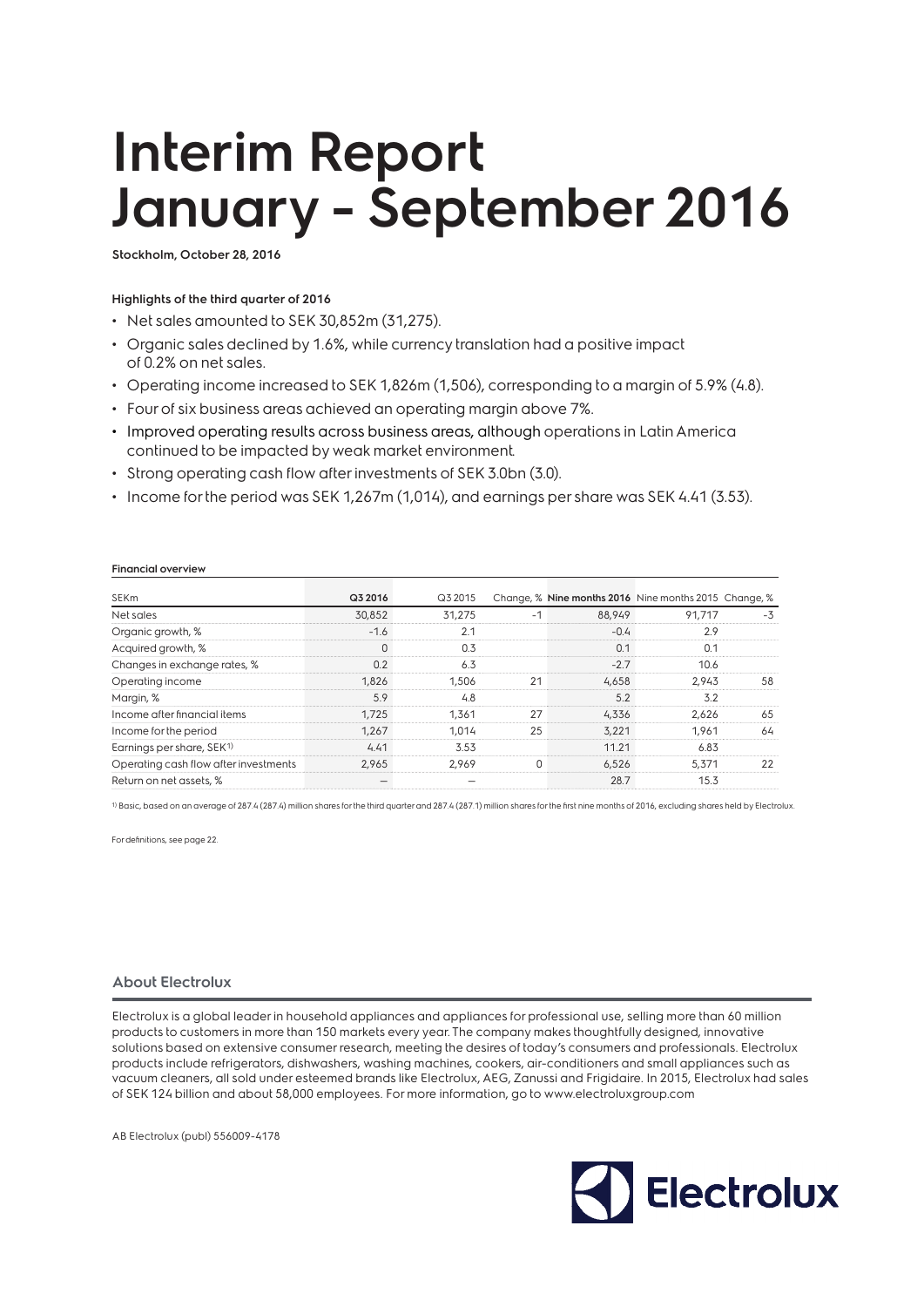### **Market overview**

### **Market overview for the third quarter**

Market demand for core appliances in Europe increased by 1% in the third quarter. The overall demand in Western Europe was unchanged but demand increased in several markets. Demand in Eastern Europe increased by 2%.

Market demand for core appliances in North America was unchanged year-over-year.

### Industry shipments of core appliances in Europe<sup>\*</sup> Industry shipments of core appliances in the US\*



Market demand for core appliances in Australia increased. In China, market demand increased mainly as a result of a strong season for air-conditioners. The market in Southeast Asia also improved.

Demand for core appliances in Brazil continued to deteriorate. Demand in Argentina also declined.



\*Units, year-over-year, %.

Sources: Europe: Electrolux estimates, North America: AHAM. For other markets, there are no comprehensive market statistics.

### **The third quarter in summary**

- Organic sales growth for Major Appliances EMEA, Major Appliances Asia/Pacific and Professional Products.
- Major Appliances Asia/Pacific reported a strong organic growth of 11%, driven mainly by favorable trends in China and Southeast Asia.
- Major Appliances EMEA, North America and Asia/Pacific improved results and reported an operating margin of above 7%.
- Professional Products displayed a good earnings trend with an operating margin of more than 14%.
- Weak market environment in Latin America continued to impact sales and earnings in the region.
- Actions to improve profitability in Small Appliances continued.

|                                                 |          |         |           | Nine months | Nine months |           |
|-------------------------------------------------|----------|---------|-----------|-------------|-------------|-----------|
| <b>SEKm</b>                                     | Q3 2016  | Q3 2015 | Change, % | 2016        | 2015        | Change, % |
| Net sales                                       | 30,852   | 31,275  | $-1.4$    | 88,949      | 91,717      | $-3.0$    |
| Change in net sales, %, whereof                 |          |         |           |             |             |           |
| Organic growth                                  | $-1.6$   | 2.1     |           | $-0.4$      | 2.9         |           |
| Acquisitions                                    | $\Omega$ | 0.3     |           | 0.1         | 0.1         |           |
| Changes in exchange rates                       | 0.2      | 6.3     |           | $-2.7$      | 10.6        |           |
| Operating income                                |          |         |           |             |             |           |
| Major Appliances Europe, Middle East and Africa | 680      | 605     | 12        | 1,800       | 1,402       | 28        |
| Major Appliances North America                  | 824      | 743     | 11        | 2,061       | 1,087       | 90        |
| Major Appliances Latin America                  | 19       | 110     | $-83$     | 119         | 394         | -70       |
| Major Appliances Asia/Pacific                   | 208      | 54      | 285       | 453         | 241         | 88        |
| <b>Small Appliances</b>                         | 34       | 41      | $-17$     | 84          | 29          | 190       |
| <b>Professional Products</b>                    | 234      | 212     | 10        | 661         | 602         | 10        |
| Other, Common Group costs, etc.                 | $-173$   | $-259$  | n.m.      | $-520$      | $-812$      | n.m.      |
| Operating income                                | 1,826    | 1,506   | 21        | 4,658       | 2,943       | 58        |
| Margin, %                                       | 5.9      | 4.8     |           | 5.2         | 3.2         |           |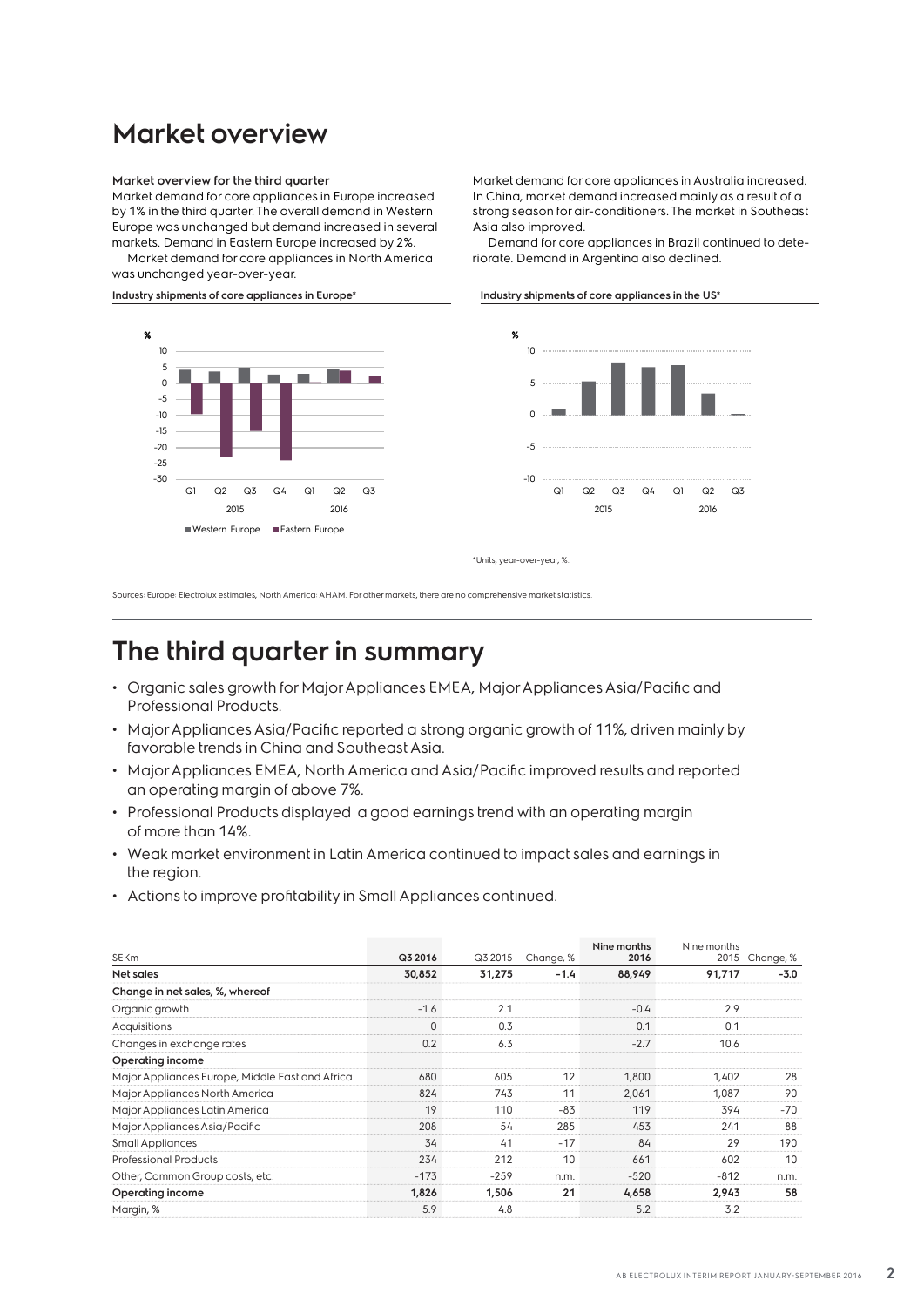Net sales for the Electrolux Group decreased by 1.4% in the third quarter of 2016. Organic sales declined by 1.6%, while currency translation had a positive impact of 0.2%. Major Appliances EMEA, Major Appliances Asia/Pacific and Professional Products reported organic sales growth. Sales for Major Appliances North America were impacted by increased price pressure in the market and lower sales volumes of products under private labels. Weak markets continued to impact sales for Major Appliances Latin America. Sales for Small Appliances also declined, mainly as a result of active product portfolio management and exiting from unprofitable product categories.

Operating income increased to SEK 1,826m (1,506), corresponding to a margin of 5.9% (4.8).

Operating income for Major Appliances EMEA continued to improve. Increased sales volumes, higher cost efficiency and product-mix improvements contributed to the positive earnings trend.

Operating income for Major Appliances North America improved year-over-year, mainly as a result of increased cost efficiency and lower costs for raw materials.

The continued weak market situation in Latin America had a negative impact on earnings in the region.

Operating income for Major Appliances Asia/Pacific improved primarily due to a favorable mix trend and increased cost efficiency.

Operating income for Small Appliances was in line with the previous year. Activities to restore profitability are in progress.

Professional Products continued to report a positive earnings trend.

#### **Effects of changes in exchange rates**

Changes in exchange rates had a negative impact of SEK 120m on operating income year-over-year. The impact of transaction effects was SEK -88m. The negative impact refers mainly to the operations in Europe and, in particular, to the weakening of the British pound. Translation effects in the quarter amounted to SEK -32m.

#### **Financial net**

Net financial items for the third quarter amounted to SEK -101m (–145).

#### **Income for the period**

Income for the period amounted to SEK 1,267m (1,014), corresponding to SEK 4.41 (3.53) in earnings per share.

### **Share of sales by business area in the third quarter of 2016 Operating income and margin**



#### **Events during the third quarter of 2016**

#### **August 15. Electrolux ideas Lab: Let's bring healthy homecooked food to every dinner table**

In a new global competition, Electrolux seeks innovative ideas to inspire healthier and more sustainable home cooking. **September 1. Electrolux unveiled new look and product** 

**ranges for AEG brand**

Electrolux unveiled a new look for the AEG brand with the launch of two product ranges. The AEG Mastery Range of kitchen products, offering the world's first responsive kitchen experience, and a new laundry range. The AEG Mastery Range is a complete range of appliances with innovative features for preparing and chilling ingredients to clearing up the dishes. The new laundry range offers combinations of washing machines and dryers that work perfectly in tandem, promising to keep colors, textures and protecting the fibers in the clothes like never before.

#### **September 9. Electrolux celebrates 10 consecutive years as industry leader in sustainability**

Electrolux has been named Industry Leader of the Household Durables category in the prestigious Dow Jones Sustainability World Index (DJSI World), for the tenth consecutive year. This year's assessment, published by RobecoSAM, showed a notably big improvement for Electrolux in the area of corporate citizenship and philanthropy.

#### **September 12. Electrolux takes action on sustainability and food, supporting UN Global Goals**

Electrolux has set up Electrolux Food Foundation with an initial SEK 10 million investment. The Group has also entered a Feed the Planet partnership together with Worldchefs and AIESEC.

#### **September 19. Management change in AB Electrolux**

Ruy Hirschheimer, Head of Major Appliances Latin America, has decided to resign from his position, effective October 1, 2016. A process to recruit a successor has been initiated.

#### **September 21. Nomination Committee appointed for Electrolux Annual General Meeting 2017**

The members of the Nomination Committee have been appointed based on the ownership structure as of August 31, 2016, see page 9.

For more information, visit www.electroluxgroup.com

### **First nine months of 2016**

Net sales for Electrolux in the first nine months of 2016 amounted to SEK 88,949m (91,717). Organic sales declined by 0.4%, acquisitions had a positive impact on sales of 0.1% and currency translation had a negative impact of 2.7%.

Operating income increased to SEK 4,658m (2,943), corresponding to a margin of 5.2% (3.2). Income for the period amounted to SEK 3,221m (1,961), corresponding to SEK 11.21 (6.83) in earnings per share.



The EBIT margin - 12m is excluding costs related to GE Appliances, see page 20.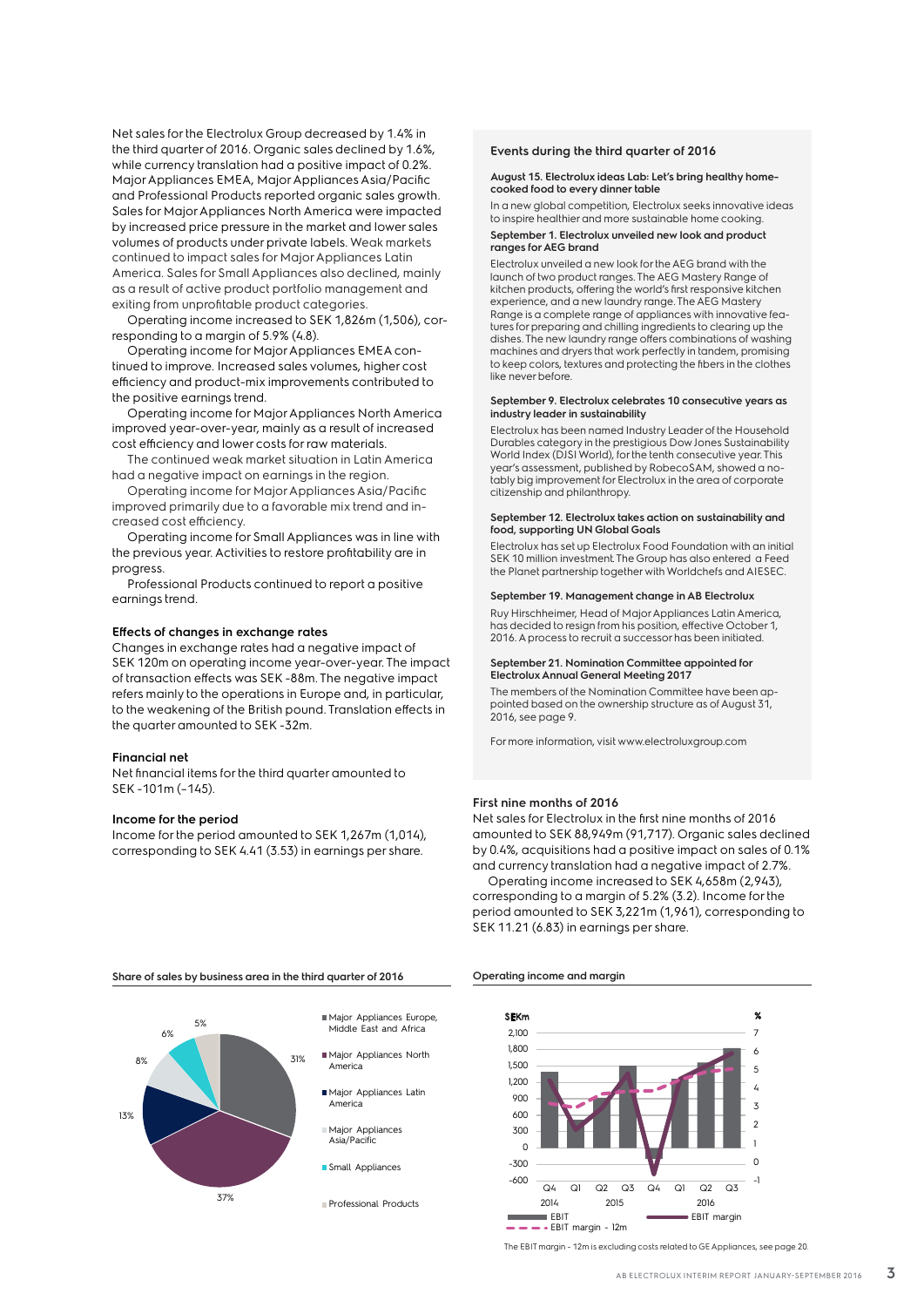### **Business areas**

### **Major Appliances Europe, Middle East and Africa**

In the third quarter, demand in Western Europe slowed compared with previous quarters, although there was a slight increase year-over-year. Demand continued to improve in markets such as the Nordics, Benelux and Germany, while demand in the UK, France, Italy and Spain declined. Demand in Eastern Europe rose by 2% year-overyear. Overall, market demand in Europe increased by 1%.

Electrolux operations in EMEA reported organic sales growth of 2% in the third quarter. This growth was a result of higher sales volumes and an improved product mix. Sales volumes increased, particularly in Eastern Europe, but also in several important markets in Western Europe. The Group continued to gain market shares under premium brands.

Operating income and margin improved as a result of higher sales volumes, increased cost efficiency, particularly in manufacturing, and product-mix improvements. This positive trend in earnings more than offset continued price pressure and currency headwinds related mainly to the depreciation of the British pound.



| Industry shipments of core appliances in Europe, units,<br>year-over-year, % | Q3 2016 | Q3 2015 | Nine months<br>2016 | Nine months<br>2015 | Full year 2015 |
|------------------------------------------------------------------------------|---------|---------|---------------------|---------------------|----------------|
| Western Europe                                                               |         |         |                     |                     |                |
| Eastern Europe (excluding Turkey)                                            |         | $-15$   |                     | $-1.5$              | $-17$          |
| <b>Total Europe</b>                                                          |         |         |                     |                     |                |
| <b>SEKm</b>                                                                  |         |         |                     |                     |                |
| Net sales                                                                    | 9.579   | 9.540   | 27.477              | 26,847              | 37.179         |
| Organic growth, %                                                            | 2.1     | 5.4     | 4.7                 | 37                  | 4.4            |
| Operating income                                                             | 680     | 605     | 1,800               | 1.402               | 2.167          |
| Operating margin, %                                                          | 71      | 6.3     | 6.6                 | 52                  | 5.8            |

### **Major Appliances North America**

 In the third quarter, market demand for core appliances in North America was unchanged year-over-year. Market demand for major appliances, including microwave ovens and home-comfort products, such as room air-conditioners was also unchanged.

Electrolux operations in North America reported an organic sales decline of 5% in the quarter, primarily driven by lower sales volumes under private labels. Sales volumes of core appliances under own brands grew, while price pressure in the market had a negative impact on sales. Sales of room air-conditioners and dehumidifiers increased.

Operating income in the third quarter increased, mainly as a result of improved efficiency in operations and lower costs for raw materials.

#### **Operating income and margin**



| Industry shipments of appliances in the US, units,<br>year-over-year, % | Q3 2016 | Q3 2015 | Nine months<br>2016 | Nine months<br>2015 | Full year 2015 |
|-------------------------------------------------------------------------|---------|---------|---------------------|---------------------|----------------|
| Core appliances                                                         |         | 8       |                     |                     |                |
| Microwave ovens and home-comfort products                               | -       | 18      | -3                  | 12                  | 14             |
| <b>Total Major Appliances US</b>                                        |         | 10      |                     |                     | 8              |
| <b>SEKm</b>                                                             |         |         |                     |                     |                |
| Net sales                                                               | 11.189  | 11.610  | 32,576              | 32,640              | 43.053         |
| Organic growth, % <sup>1)</sup>                                         | $-4.6$  | 7.1     | $-0.5$              | 52                  | 4.9            |
| Operating income                                                        | 824     | 743     | 2.061               | 1.087               | 1,580          |
| Operating margin, %                                                     | 7.4     | 6.4     | 6.3                 | 3.3                 | 3.7            |

1) The organic growth in the third quarter and the first nine months of 2016 was negatively impacted by 0.2% and 0.2% , respectively, related to the transfer of operations under the<br>Kelvinator brand in North America to the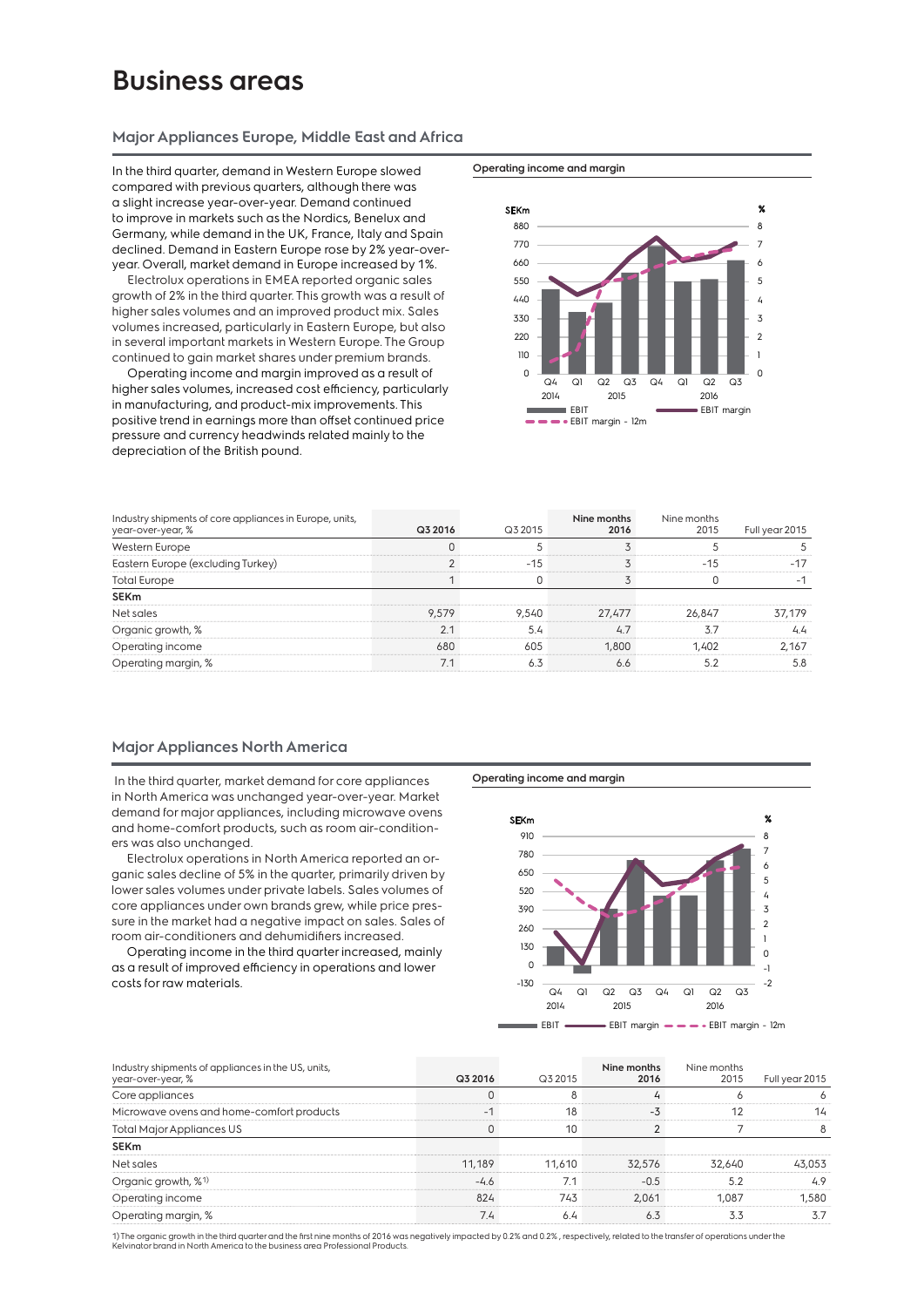### **Major Appliances Latin America**

In the third quarter, the weak macro-economic environment in Brazil continued to impact market demand for core appliances, which declined significantly year-over-year. Market demand has deteriorated for seven consecutive quarters. Demand in Argentina also declined.

 The weak market trend continued to impact Electrolux operations in Latin America and organic sales declined by 6% during the quarter. Lower volumes and a less favorable mix were somewhat offset by higher prices.

Operating income deteriorated. Measures to adapt to lower demand and to mitigate underabsorption of fixed costs in production are being undertaken. Price increases offset currency headwinds in the region.



**Operating income and margin**



|                     |         |         | Nine months | Nine months |                |
|---------------------|---------|---------|-------------|-------------|----------------|
| SEKm                | Q3 2016 | Q3 2015 | 2016        | 2015        | Full year 2015 |
| Net sales           | 3.968   | 4.190   | 11.270      | 13.927      | 18,546         |
| Organic growth, %   | -6.2    | $-5.7$  | $-8.3$      |             | $-1.5$         |
| Operating income    | 19      | 110     | 119         | 394         | 463            |
| Operating margin, % | U.S     |         |             |             |                |

### **Major Appliances Asia/Pacific**

In the third quarter, overall market demand for core appliances in Australia is estimated to have increased somewhat year-over-year. Market demand in China increased significantly, mainly as a result of a strong season for airconditioning equipment, and demand in Southeast Asia also increased in most markets.

Organic sales for Electrolux increased by 11% during the third quarter. Higher sales of air-conditioners in China contributed to this positive sales trend. Sales in Southeast Asia also increased significantly as a result of higher sales volumes across all product categories. Sales in Australia and New Zealand were stable. The acquisition of the wine cabinet company Vintec had a positive impact of 0.7% on sales.

Operating income and margin improved year-overyear, primarily due to a favorable mix development and increased cost efficiency in Australia and New Zealand. The favorable sales growth in Southeast Asia and China also contributed to earnings. Appliances under the AEG brand were introduced in the Chinese market during the quarter.

Operating income for the third quarter of the preceding year was impacted by an inventory write-down of approximately SEK 70m.



#### SEKm **Q3 2016** Q3 2015 **Nine months 2016** Nine months 2015 Full year 2015 Net sales 2,515 2,192 6,944 7,009 9,229 Organic growth, % 10.7 -13.0 1.1 -5.0 -5.1 Acquisitions, % 0.8 1.1 0.8 1.1 0.8 1.1 0.8 1.1 0.8 1.1 0.8 1.1 0.8 1.1 0.8 1.1 0.8 1.1 0.8 1.1 0.8 1.1 0.8 1.1 0.8 Operating income 208 54 453 241 364 Operating margin, % 8.3 2.5 6.5 3.4 3.9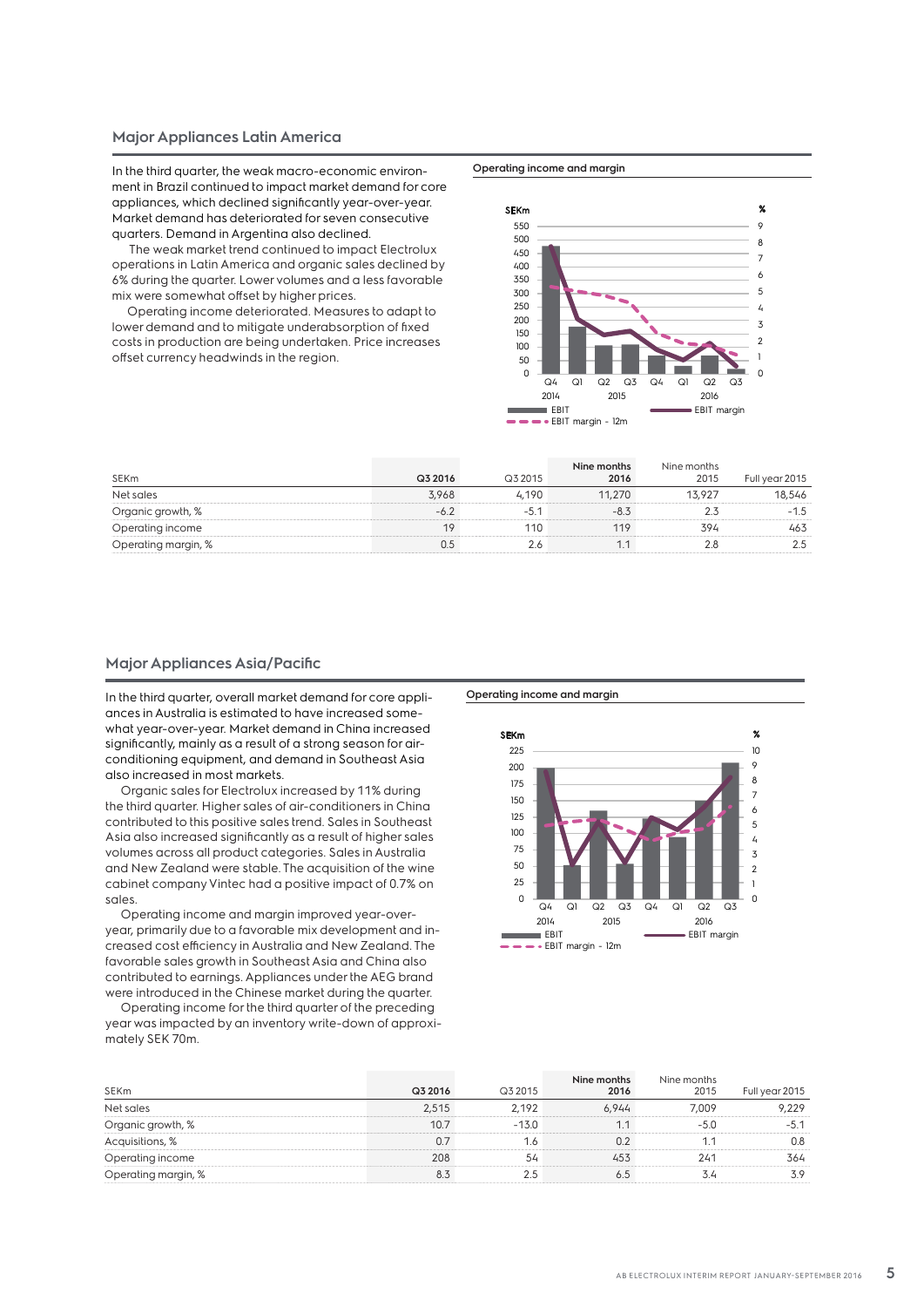### **Small Appliances**

In the third quarter, market demand for corded vacuum cleaners in Europe, North America and Asia Pacific, is estimated to have declined year-over-year. Demand for cordless hand-held vacuum cleaners in Europe increased significantly.

Electrolux organic sales declined by 10% in the quarter. Active product portfolio management and exiting unprofitable product categories and markets continued in the quarter and impacted sales negatively. Weak market development in several regions also had an impact on sales. Asia Pacific and Europe displayed sales growth, while other regions declined.

Operating income was in line with the previous year and included ongoing cost-reduction activities. The program to restore profitability continued. A positive price/mix trend impacted earnings in the quarter, mainly due to a continued favorable sales trend in the premium segment in Europe.



|                     |         |                | Nine months | Nine months |                |
|---------------------|---------|----------------|-------------|-------------|----------------|
| SEKm                | Q3 2016 | Q3 2015        | 2016        | 2015        | Full year 2015 |
| Net sales           | 1.960   | 2.169          | 5.745       | 6.506       | 8.958          |
| Organic growth, %   | $-10.3$ | $-0.5$         | -96         | $-12$       | -3.8           |
| Operating income    | 34      | 4 <sup>7</sup> |             | 29          | -63            |
| Operating margin, % |         | 10             |             | 0.4         | $-0.7$         |

### **Professional Products**

Overall market demand in the third quarter for professional food-service and professional laundry equipment improved year-over-year. Demand in Electrolux core markets in Western Europe was stable. The US and emerging markets posted year-over-year growth.

Electrolux organic growth was 4%, or 2.6% excluding the impact of the internal transfer of the Kelvinator brand in North America. Sales of both laundry equipment and foodservice equipment increased. Sales grew in several markets and were particularly strong in Western Europe, the US and Japan. A strong product offering in both food-service and laundry equipment contributed to the positive sales trend in most markets.

Operating income and margin continued to improve year-over-year. Higher sales volumes and increased prices had a positive impact on operating income. Investments in product development to strengthen the positions in new segments and markets continued.

**Operating income and margin**



|                     |         |         | Nine months | Nine months |                |
|---------------------|---------|---------|-------------|-------------|----------------|
| <b>SEKm</b>         | Q3 2016 | Q3 2015 | 2016        | 2015        | Full year 2015 |
| Net sales           | 1.641   | 1.574   | 4.937       | 4,788       | 6,546          |
| Organic growth, %1) | 4.0     | $-0.4$  | 31          | 2.6         | 2.8            |
| Acquisitions, %     |         | 2.2     | 1.0         |             |                |
| Operating income    | 234     | 212     | 661         | 602         | 862            |
| Operating margin, % | 14.3    | 13.5    | 13.4        | 12.6        | 13.2           |

1) The organic growth in the third quarter and the first nine months of 2016 was positively impacted by 1.4% and 1.3%, respectively, related to the transfer of operations under the Kelvi-<br>nator brand in North America from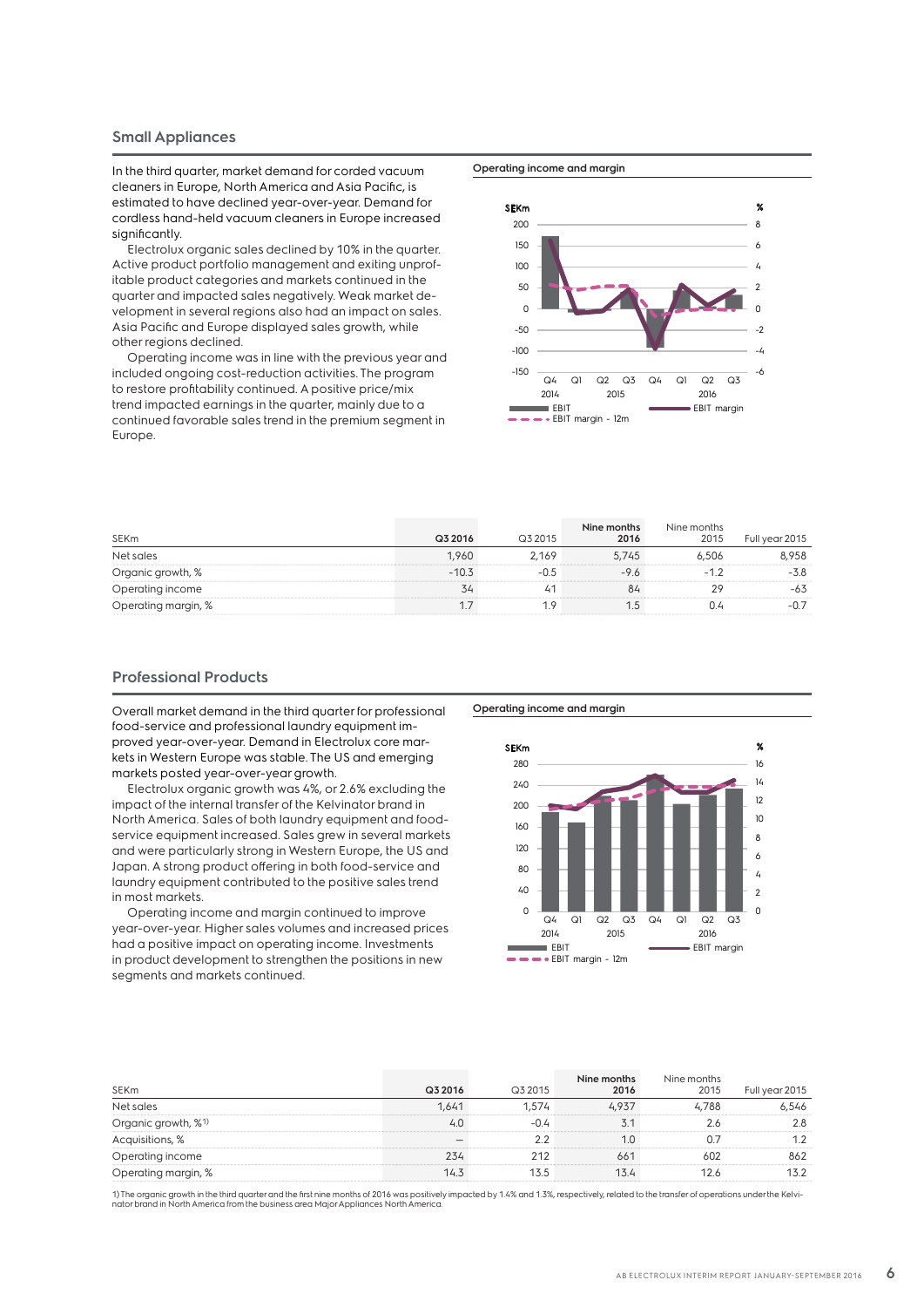### **Cash flow**

Operating cash flow after investments in the third quarter of 2016 was in line with the previous year and amounted to SEK 2,965m (2,969). The main contributor to this strong cash flow is the earnings development and a positive cash flow from operating assets and liabilities.

Operating cash flow after investments for the first nine months of 2016 exceeded the level in the previous year and amounted to SEK 6,526m (5,371).

**Operating cash flow after investments**



| <b>SEKm</b>                                                               | Q3 2016 |        | Q3 2015 Nine months 2016 Nine months 2015 |          | Full year 2015 |
|---------------------------------------------------------------------------|---------|--------|-------------------------------------------|----------|----------------|
| Operating income adjusted for non-cash items <sup>1)</sup>                | 2,866   | 2,626  | 7.893                                     | 6,234    | 7,235          |
| Change in operating assets and liabilities                                | 848     | 1,171  | 332                                       | 1,720    | 2,822          |
| Operating cash flow                                                       | 3,714   | 3,797  | 8,225                                     | 7,954    | 10,057         |
| Investments in tangible and intangible assets                             | $-799$  | $-747$ | $-2,113$                                  | $-2,389$ | $-3640$        |
| Changes in other investments                                              | 50      | $-81$  | 414                                       | $-194$   | 328            |
| Operating cash flow after investments                                     | 2.965   | 2.969  | 6.526                                     | 5,371    | 6,745          |
| Acquisitions and divestments of operations                                | $-134$  | $-13$  | $-137$                                    | $-91$    | $-91$          |
| Operating cash flow after structural changes                              | 2,831   | 2,956  | 6,389                                     | 5,280    | 6,654          |
| Financial items paid, net <sup>2)</sup>                                   | $-52$   | $-101$ | $-230$                                    | $-224$   | $-513$         |
| Taxes paid                                                                | $-224$  | $-157$ | $-855$                                    | $-858$   | $-1,277$       |
| Cash flow from operations and investments                                 | 2,555   | 2,698  | 5,304                                     | 4,198    | 4,864          |
| <b>Dividend</b>                                                           |         |        | $-1,868$                                  | $-1,868$ | $-1,870$       |
| Share-based payments                                                      |         |        | $-57$                                     |          |                |
| Total cash flow, excluding changes in loans<br>and short-term investments | 2,555   | 2,698  | 3,379                                     | 2,330    | 2,994          |

<sup>1)</sup> Operating income adjusted for depreciation, amortization and other non-cash items.<br><sup>2)</sup> For the period January 1 to September 30, 2016. Interests and similar items received SEK 90m (105), interests and similar items p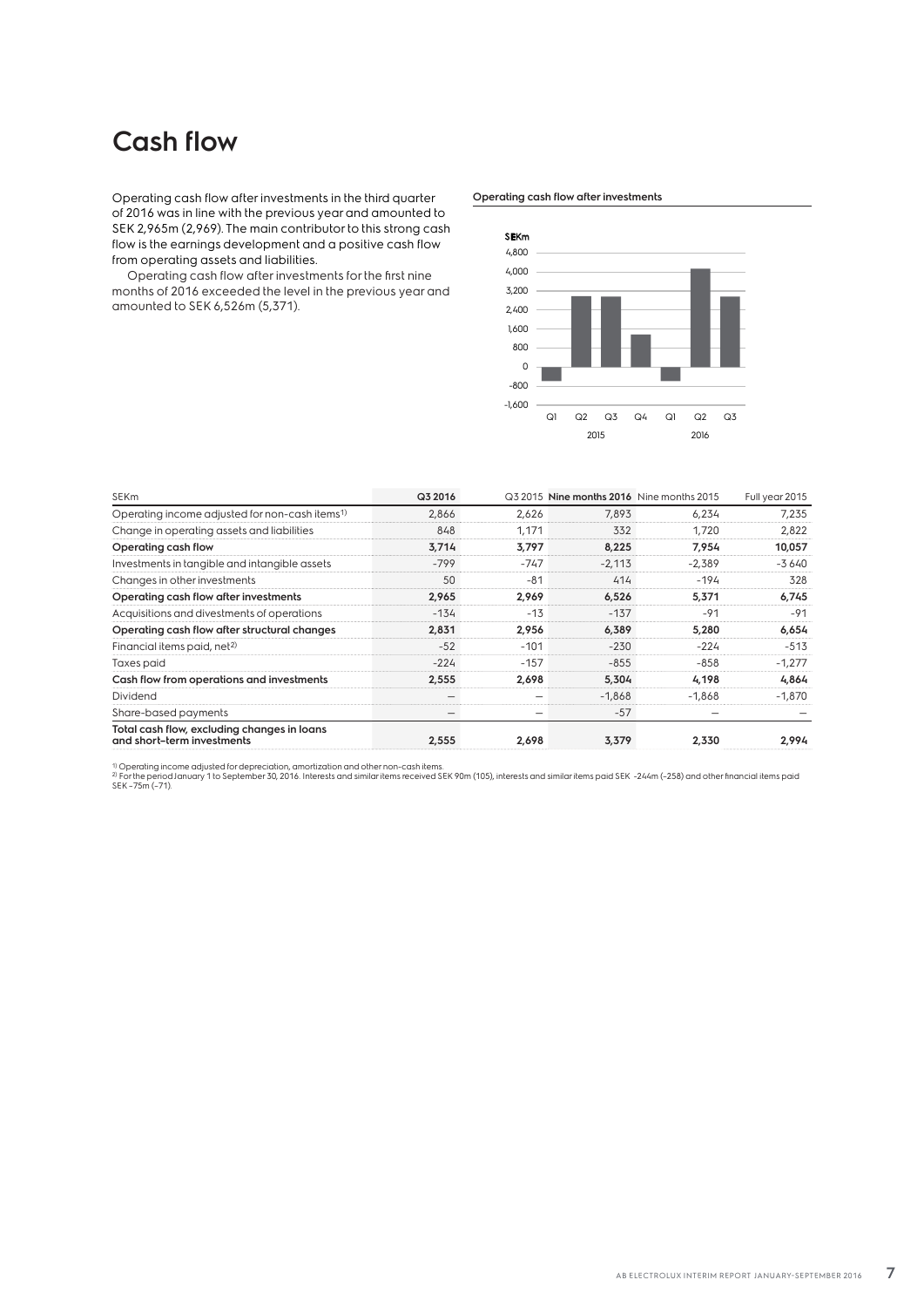### **Financial position**

### **Net debt**

The financial net debt as of September 30, 2016, of SEK -1,471m declined by SEK 3,369m compared to SEK 1,898m as of December 31, 2015. This is a result of the strong cash flow in the first nine months of 2016.

Net provisions for post-employment benefits increased to SEK 6,317m. In total, net debt declined by SEK 1,561m in the first nine months of 2016.

 Long-term borrowings and short-term part of longterm loans as of September 30, 2016, amounted to SEK 8,444m with average maturity of 2.9 years, compared to SEK 11,000m and 2.8 years at the end of 2015.

There are no remaining maturities of long-term borrowings in 2016.

Liquid funds as of September 30, 2016, amounted to SEK 11,634m, an increase of SEK 435m compared to SEK 11,199m as of December 31, 2015.

### **Net assets and working capital**

Average net assets for the first nine months of 2016 amounted to SEK 21,672m (25,707), corresponding to 18.3% (21.0) of annualized net sales. Net assets as of September 30, 2016, amounted to SEK 20,590m (22,824).

Working capital as of September 30, 2016, amounted to SEK –13,184m (–10,954), corresponding to –10.6% (–8.9) of annualized net sales.

Return on net assets was 28.7% (15.3), and return on equity was 29.3% (8.5).

| Net debt                                              |               |               |               |
|-------------------------------------------------------|---------------|---------------|---------------|
| <b>SEKm</b>                                           | Sep. 30, 2016 | Sep. 30, 2015 | Dec. 31, 2015 |
| Short-term loans                                      | 1,191         | 1,658         | 1,499         |
| Short-term part of long-term loans                    |               | 2.682         | 2,677         |
| Trade receivables with recourse                       | 426           | 208           | 328           |
| Short-term borrowings                                 | 1,617         | 4,548         | 4,504         |
| Financial derivative liabilities                      | 68            | 142           | 215           |
| Accrued interest expenses and prepaid interest income | 34            | 52            | 55            |
| Total short-term borrowings                           | 1.719         | 4,742         | 4,774         |
| Long-term borrowings                                  | 8.444         | 8.471         | 8,323         |
| Total borrowings <sup>1)</sup>                        | 10,163        | 13,213        | 13,097        |
| Cash and cash equivalents                             | 11,236        | 10.414        | 10,696        |
| Short-term investments                                | 3             | 108           | 108           |
| Financial derivative assets                           | 138           | 304           | 141           |
| Prepaid interest expenses and accrued interest income | 257           | 261           | 254           |
| Liquid funds <sup>2)</sup>                            | 11,634        | 11,087        | 11,199        |
| <b>Financial net debt</b>                             | $-1.471$      | 2.126         | 1,898         |
| Net provisions for post-employment benefits           | 6,317         | 4,821         | 4,509         |
| Net debt                                              | 4,846         | 6,947         | 6,407         |
| Net debt/equity ratio                                 | 0.31          | 0.44          | 0.43          |
| Equity                                                | 15,744        | 15,877        | 15,005        |
| Equity per share, SEK                                 | 54.78         | 55.24         | 52.21         |
| Return on equity, %                                   | 29.3          | 8.5           | 9.9           |
| Equity/assets ratio, %                                | 21.4          | 21.3          | 20.8          |

1)Whereof interest-bearing liabilities in the amount of SEK 9,740m as of September 30, 2016, SEK 12,810m as of September 30, 2015, and SEK 12,499m as of December 31, 2015. <sup>2)</sup> Electrolux has one unused committed back-up multicurrency revolving credit facility of EUR 1, 000m, approximately SEK 9,600m, expring in 2021 with two extension options of<br>one year each. Electrolux also has two unused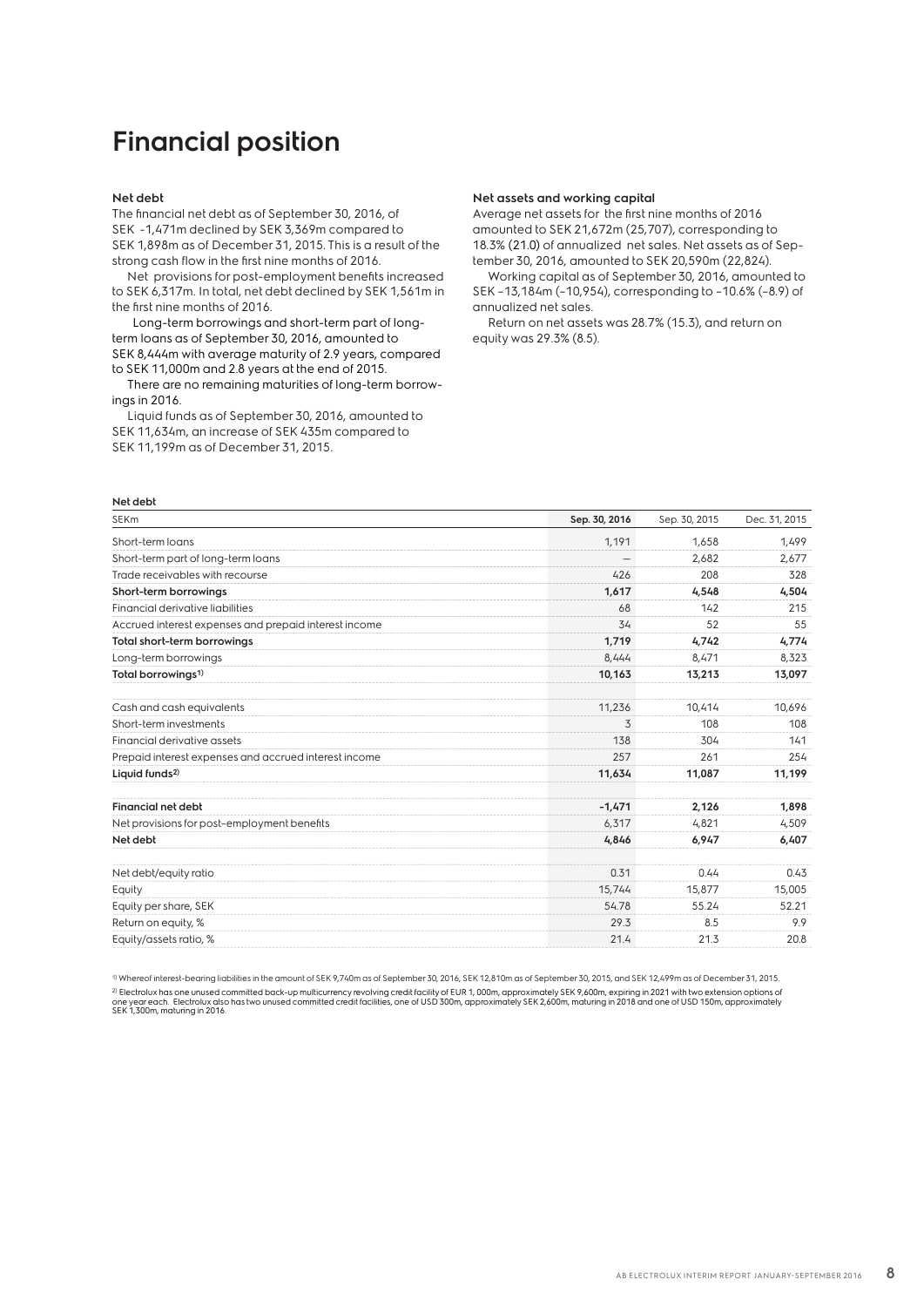### **Other items**

#### **Nomination Committee for Electrolux AGM 2017**

In accordance with decision by the Annual General Meeting, Electrolux Nomination Committee shall consist of six members. The members should be one representative of each of the four largest shareholders in terms of voting rights that wish to participate in the committee, together with the Chairman of the Electrolux Board and one additional Board member.

The members of the Nomination Committee have been appointed based on the ownership structure as of August 31, 2016. Johan Forssell, Investor AB, is the Chairman of the committee. The other owner representatives are Marianne Nilsson, Swedbank Robur funds, Kaj Thorén, Alecta, and John Hernander, Nordea Investment Funds. The committee will also include Ronnie Leten and Fredrik Persson, Chairman and Director, respectively, of Electrolux.

The Nomination Committee will prepare proposals for the Annual General Meeting in 2017 regarding Chairman of the Annual General Meeting, Board members, Chairman of the Board, remuneration for Board members and, to the extent deemed necessary, proposal regarding amendments of the current instruction for the Nomination Committee.

The Annual General Meeting will be held on March 23, 2017, at Stockholm Waterfront Congress Centre, Nils Ericsons Plan 4, Stockholm, Sweden.

Shareholders who wish to submit proposals to the Nomination Committee should send an email to nominationcommittee@electrolux.com

### **Asbestos litigation in the US**

Litigation and claims related to asbestos are pending against the Group in the US. Almost all of the cases refer to externally supplied components used in industrial products manufactured by discontinued operations prior to the early 1970s. The cases involve plaintiffs who have made substantially identical allegations against other defendants who are not part of the Electrolux Group.

 As of September 30, 2016, the Group had a total of 3,251 (3,311) cases pending, representing approximately 3,314 (approximately 3,370) plaintiffs. During the third quarter of 2016, 304 new cases with 304 plaintiffs were filed and 271 pending cases with approximately 272 plaintiffs were resolved.

It is expected that additional lawsuits will be filed against Electrolux. It is not possible to predict the number of future lawsuits. In addition, the outcome of asbestos lawsuits is difficult to predict and Electrolux cannot provide any assurances that the resolution of these types of lawsuits will not have a material adverse effect on its business or on results of operations in the future.

### **Risks and uncertainty factors**

As an international group with a wide geographic spread, Electrolux is exposed to a number of business and financial risks. The business risks can be divided into strategic, operational and legal risks. The financial risks are related to such factors as exchange rates, interest rates, liquidity, the giving of credit and financial instruments.

Risk management in Electrolux aims to identify, control and reduce risks. This work begins with the description of

### **Press releases 2016**

**January 5** Electrolux remains in the forefront of connected appliances **January 11** Keith McLoughlin to retire from Electrolux and will be succeeded by Jonas Samuelson as President and CEO **January 20** Electrolux tops industry for the 5th year in global sustainability ranking **January 22** Tomas Eliasson, Chief Financial Officer of AB Electrolux, has decided to resign **January 28** Consolidated Results 2015 and CEO Keith McLoughlin's comments **January 28** New heads of Major Appliances EMEA and Major Appliances North America **February 15** Changes to the Board of AB Electrolux **February 23** Management changes in AB Electrolux, new Group CFO and new Head of Small Appliances **February 24** Electrolux Capital Markets Day 2016 February 26 Notice convening the AGM of AB Electrolux **March 2** Electrolux Annual Report 2015 is published **March 21** Electrolux presents initiative For the Better in 2015 Sustainability Report

risks and risk management, see the 2015 Annual Report on page 70. No significant risks other than the risks described there are judged to have occurred.

Risks, risk management and risk exposure are described in more detail in the 2015 Annual Report, www.electrolux.com/annualreport2015

| Bulletin from Electrolux AGM 2016                                                                                        |
|--------------------------------------------------------------------------------------------------------------------------|
| Electrolux unveils blast chiller for households                                                                          |
| and other innovations in taste at Eurocucina 2016                                                                        |
| Electrolux interim report January-March 2016<br>and CEO Jonas Samuelson's comments                                       |
| Electrolux acquires wine cabinet company in<br>Asia Pacific                                                              |
| Electrolux interim report January-June 2016<br>and CEO Jonas Samuelson's comments                                        |
| Electrolux ideas Lab: Let's bring healthy<br>home-cooked food to every dinner table                                      |
| Electrolux unveils new look and product ranges<br>for AFG brand                                                          |
| Electrolux celebrates 10 consecutive years as<br>industry leader in sustainability                                       |
| Electrolux takes action on sustainability and food,<br>supporting UN Global Goals                                        |
| Management change in AB Electrolux<br>Ruy Hirschheimer, Head of Major Appliances<br>Latin America, has decided to resign |
| Nomination Committee appointed for Electrolux                                                                            |
|                                                                                                                          |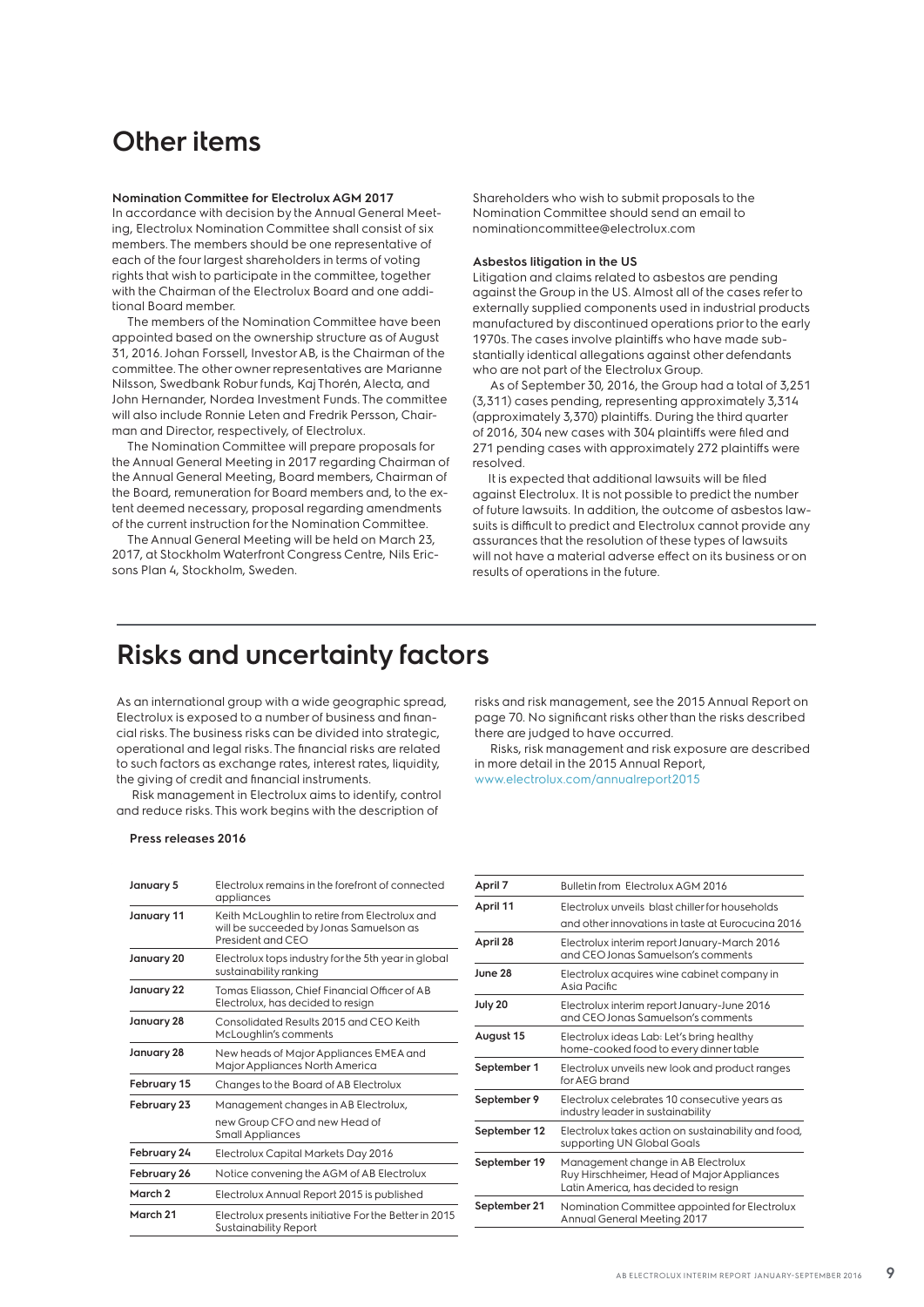### **Parent Company AB Electrolux**

The Parent Company comprises the functions of the Group's head office, as well as five companies operating on a commission basis for AB Electrolux.

Net sales for the Parent Company, AB Electrolux, in the first nine months 2016 amounted to SEK 24,414m (23,855) of which SEK 19,783m (19,203) referred to sales to Group companies and SEK 4,631m (4,652) to external customers. Income after financial items was SEK 2,624m (2,655), including dividends from subsidiaries in the amount of SEK 2,011m (3,104). Income for the period amounted to SEK 2,552m (2,790).

Capital expenditure in tangible and intangible assets was SEK 166m (156). Liquid funds at the end of the period amounted to SEK 7,470m, as against SEK 7,346m at the start of the year.

Undistributed earnings in the Parent Company at the end of the period amounted to SEK 13,748m, as against SEK 13,176m at the start of the year. Dividend payment to shareholders for 2015 amounted to SEK 1,868m.

The income statement and balance sheet for the Parent Company are presented on page 18.

Stockholm, October 28, 2016

AB Electrolux (publ) 556009-4178

Jonas Samuelson President and CEO

### Report of Review of Interim Financial Information report

#### Introduction

We have reviewed the condensed interim financial information (interim report) of AB Electrolux (publ) as of September 30, 2016, and the nine-month period then ended. The board of directors and the CEO are responsible for the preparation and presentation of the interim financial information in accordance with IAS 34 and the Swedish Annual Accounts Act. Our responsibility is to express a conclusion on this interim report based on our review.

#### Scope of Review

We conducted our review in accordance with the International Standard on Review Engagements ISRE 2410, Review of Interim Report Performed by the Independent Auditor of the Entity. A review consists of making inquiries, primarily of persons responsible for financial and accounting matters, and applying analytical and other review procedures. A review is substantially less in scope than an audit conducted in accordance with International Standards on Auditing, ISA, and other generally accepted auditing standards in Sweden. The procedures performed in a review do not enable us to obtain assurance that we would become aware of all significant matters that might be identified in an audit. Accordingly, we do not express an audit opinion.

#### Conclusion

Based on our review, nothing has come to our attention that causes us to believe that the interim report is not prepared, in all material respects, in accordance with IAS 34 and the Swedish Annual Accounts Act, regarding the Group, and with the Swedish Annual Accounts Act, regarding the Parent Company.

Stockholm, October 28, 2016

PricewaterhouseCoopers AB

Peter Nyllinge Authorized Public Accountant Lead partner

Anna Rosendal Authorized Public Accountant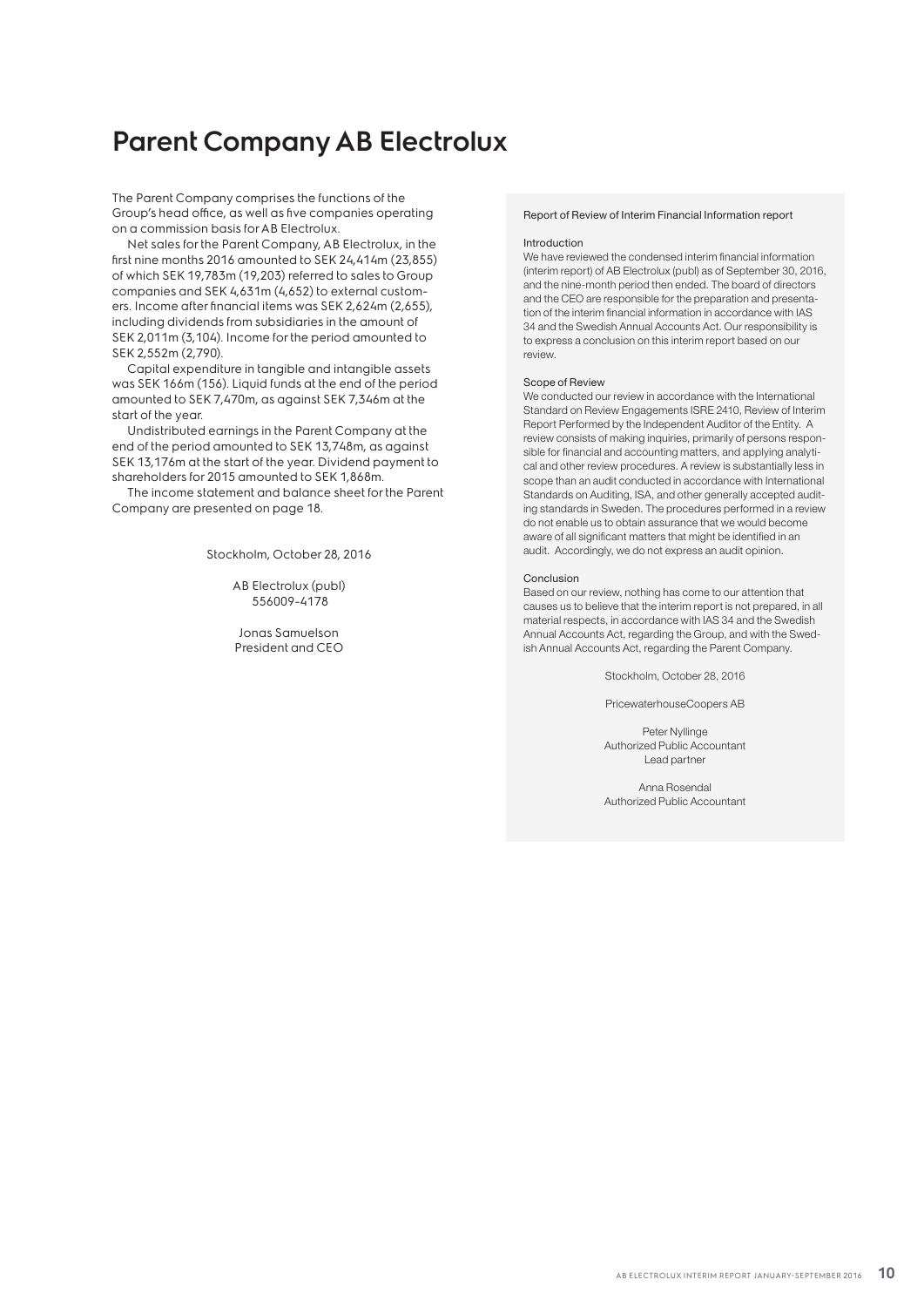### **Consolidated income statement**

| SEKm                                                                     | Q3 2016        |           | Q3 2015 Nine months 2016 Nine months 2015 |                | Full year 2015 |
|--------------------------------------------------------------------------|----------------|-----------|-------------------------------------------|----------------|----------------|
| <b>Net sales</b>                                                         | 30,852         | 31,275    | 88.949                                    | 91.717         | 123,511        |
| Cost of goods sold                                                       | $-24,252$      | $-25,126$ | $-70,232$                                 | $-74,550$      | $-99,913$      |
| Gross operating income                                                   | 6,600          | 6,149     | 18,717                                    | 17,167         | 23,598         |
| Selling expenses                                                         | $-3,350$       | $-3,103$  | $-9,622$                                  | $-9,370$       | $-12,719$      |
| Administrative expenses                                                  | $-1,398$       | $-1,481$  | $-4,220$                                  | $-4,454$       | $-6,019$       |
| Other operating income/expenses                                          | $-26$          | $-59$     | $-217$                                    | $-400$         | $-2,119$       |
| <b>Operating income</b>                                                  | 1,826          | 1,506     | 4,658                                     | 2,943          | 2,741          |
| Margin, %                                                                | 5.9            | 4.8       | 5.2                                       | 3.2            | 2.2            |
| Financial items, net                                                     | $-101$         | $-145$    | $-322$                                    | $-317$         | $-640$         |
| Income after financial items                                             | 1,725          | 1,361     | 4,336                                     | 2,626          | 2,101          |
| Margin, %                                                                | 5.6            | 4.4       | 4.9                                       | 2.9            | 1.7            |
| Taxes                                                                    | $-458$         | $-347$    | $-1,115$                                  | $-665$         | $-533$         |
| Income for the period                                                    | 1,267          | 1,014     | 3,221                                     | 1,961          | 1,568          |
|                                                                          |                |           |                                           |                |                |
| Items that will not be reclassified to income for the period:            |                |           |                                           |                |                |
| Remeasurement of provisions for post-employment<br>benefits              | 123            | $-696$    | $-1,836$                                  | 60             | 343            |
| Income tax relating to items that will not be reclassified               | $-45$          | 221       | 496                                       | $\overline{4}$ | $-114$         |
|                                                                          | 78             | $-475$    | $-1,340$                                  | 64             | 229            |
| Items that may be reclassified subsequently to income<br>for the period: |                |           |                                           |                |                |
| Available-for-sale instruments                                           | 6              | $-24$     | $-18$                                     | $-19$          | -39            |
| Cash flow hedges                                                         | $\mathbf{1}$   | 83        | $-28$                                     | 34             | $-28$          |
| Exchange-rate differences on translation of foreign<br>operations        | 449            | $-830$    | 798                                       | $-850$         | $-1,454$       |
| Income tax relating to items that may be reclassified                    | $-7$           | 3         | $-23$                                     | 13             | 29             |
|                                                                          | 449            | $-768$    | 729                                       | $-822$         | $-1,492$       |
| Other comprehensive income, net of tax                                   | 527            | $-1,243$  | $-611$                                    | $-758$         | $-1,263$       |
| Total comprehensive income for the period                                | 1,794          | $-229$    | 2,610                                     | 1,203          | 305            |
| Income for the period attributable to:                                   |                |           |                                           |                |                |
| Equity holders of the Parent Company                                     | 1,267          | 1,013     | 3,221                                     | 1.960          | 1,566          |
| Non-controlling interests                                                | $\overline{0}$ | 1         | $\mathbf{0}$                              | 1              | 2              |
| Total                                                                    | 1,267          | 1.014     | 3,221                                     | 1,961          | 1,568          |
|                                                                          |                |           |                                           |                |                |
| Total comprehensive income for the period<br>attributable to:            |                |           |                                           |                |                |
| Equity holders of the Parent Company                                     | 1,794          | $-229$    | 2,610                                     | 1,202          | 307            |
| Non-controlling interests                                                | $\overline{0}$ | 0         | $\mathbf{0}$                              | 1              | $-2$           |
| Total                                                                    | 1,794          | $-229$    | 2,610                                     | 1,203          | 305            |
|                                                                          |                |           |                                           |                |                |
| <b>Earnings per share</b>                                                | 4.41           | 3.53      | 11.21                                     | 6.83           | 5.45           |
| Basic, SEK                                                               |                |           |                                           |                |                |
| Diluted, SEK                                                             | 4.38           | 3.51      | 11.15                                     | 6.79           | 5.42           |
| Average number of shares <sup>1)</sup>                                   |                |           |                                           |                |                |
| Basic, million                                                           | 287.4          | 287.4     | 287.4                                     | 287.1          | 287.1          |
| Diluted, million                                                         | 289.1          | 289.1     | 288.9                                     | 288.8          | 288.9          |

1) Average number of shares excluding shares held by Electrolux.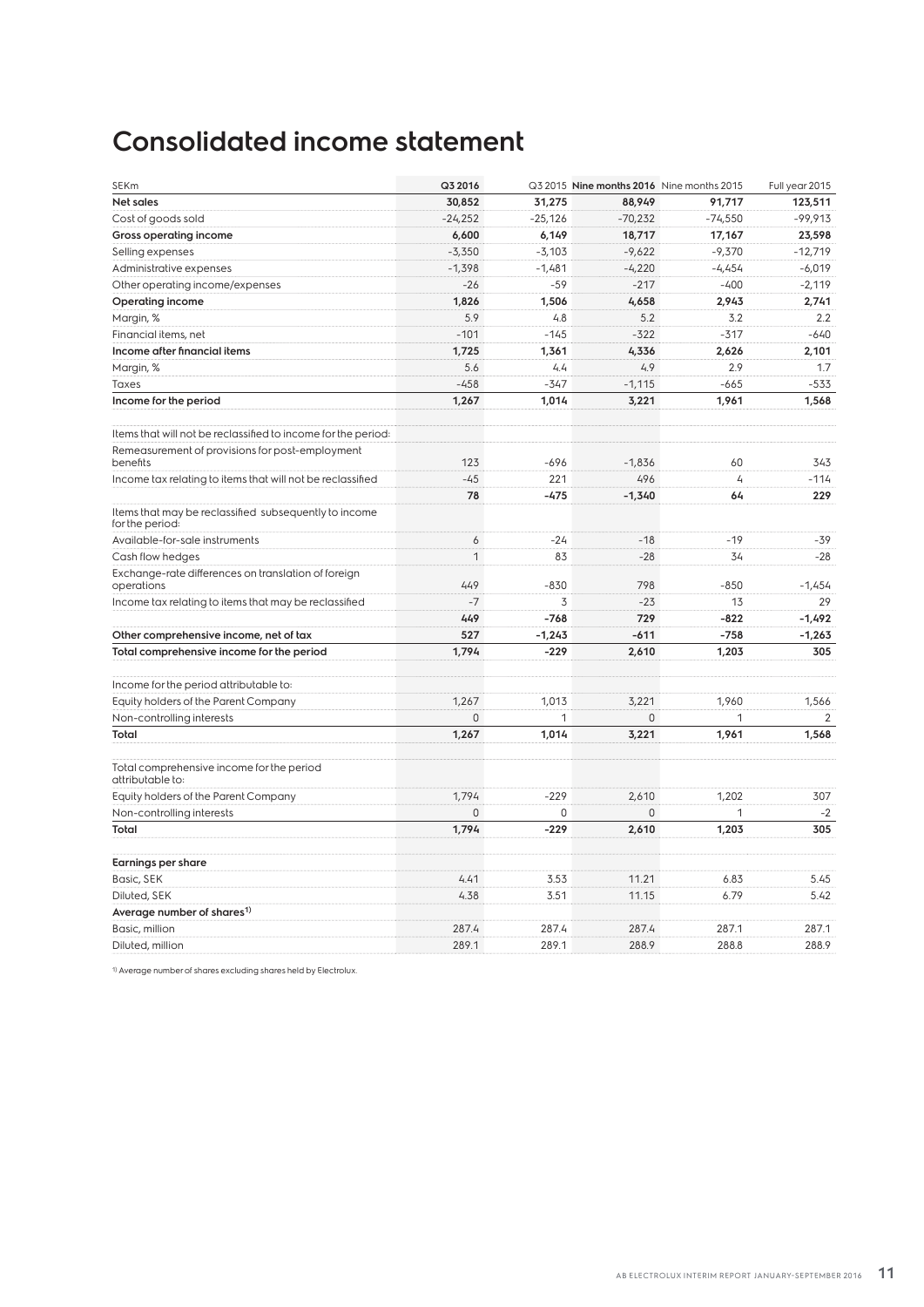### **Consolidated balance sheet**

| SEKm                                                        | Sep. 30, 2016 | Sep. 30, 2015 | Dec. 31, 2015 |
|-------------------------------------------------------------|---------------|---------------|---------------|
| Assets                                                      |               |               |               |
| Property, plant and equipment                               | 18,666        | 18,409        | 18,450        |
| Goodwill                                                    | 5,345         | 5,309         | 5,200         |
| Other intangible assets                                     | 3,155         | 3,510         | 3,401         |
| Investments in associates                                   | 208           | 207           | 209           |
| Deferred tax assets                                         | 6,154         | 5,372         | 5,889         |
| <b>Financial assets</b>                                     | 284           | 303           | 284           |
| Pension plan assets                                         | 307           | 491           | 397           |
| Other non-current assets                                    | 554           | 1,312         | 858           |
| <b>Total non-current assets</b>                             | 34,673        | 34,913        | 34,688        |
| Inventories                                                 | 15,279        | 15,629        | 14,179        |
| Trade receivables                                           | 18,452        | 18,382        | 17,745        |
| Tax assets                                                  | 629           | 728           | 730           |
| Derivatives                                                 | 138           | 329           | 149           |
| Other current assets                                        | 4,814         | 5,007         | 5,176         |
| Short-term investments                                      | 3             | 108           | 108           |
| Cash and cash equivalents                                   | 11,236        | 10,414        | 10,696        |
| <b>Total current assets</b>                                 | 50,551        | 50,597        | 48,783        |
| <b>Total assets</b>                                         | 85,224        | 85,510        | 83,471        |
|                                                             |               |               |               |
| <b>Equity and liabilities</b>                               |               |               |               |
| Equity attributable to equity holders of the Parent Company |               |               |               |
| Share capital                                               | 1,545         | 1,545         | 1,545         |
| Other paid-in capital                                       | 2,905         | 2,905         | 2,905         |
| Other reserves                                              | $-1,010$      | $-1,072$      | $-1,739$      |
| Retained earnings                                           | 12,274        | 12,467        | 12,264        |
| Equity attributable to equity holders of the Parent Company | 15,714        | 15,845        | 14,975        |
| Non-controlling interests                                   | 30            | 32            | 30            |
| <b>Total equity</b>                                         | 15,744        | 15,877        | 15,005        |
| Long-term borrowings                                        | 8,444         | 8,471         | 8,323         |
| Deferred tax liabilities                                    | 592           | 644           | 645           |
| Provisions for post-employment benefits                     | 6,624         | 5,312         | 4,906         |
| Other provisions                                            | 5,825         | 5,495         | 5,649         |
| <b>Total non-current liabilities</b>                        | 21,485        | 19,922        | 19,523        |
| Accounts payable                                            | 27,702        | 27,139        | 26,467        |
| <b>Tax liabilities</b>                                      | 657           | 839           | 813           |
| Other liabilities                                           | 15,638        | 14,437        | 14,529        |
| Short-term borrowings                                       | 1,617         | 4,548         | 4,504         |
| Derivatives                                                 | 78            | 144           | 222           |
| Other provisions                                            | 2,303         | 2,604         | 2,408         |
| <b>Total current liabilities</b>                            | 47,995        | 49,711        | 48,943        |
| Total equity and liabilities                                | 85,224        | 85,510        | 83.471        |

### **Change in consolidated equity**

| <b>SEKm</b>                                      | Nine months 2016 | Nine months 2015 | Full year, 2015 |
|--------------------------------------------------|------------------|------------------|-----------------|
| Opening balance                                  | 15,005           | 16,468           | 16,468          |
| Total comprehensive income for the period        | 2.610            | 1.203            | 305             |
| Share-based payments                             | $-3$             | 74               | 102             |
| Dividend to equity holders of the Parent Company | $-1.868$         | $-1.868$         | $-1.868$        |
| Dividend to non-controlling interests            |                  |                  | $-2$            |
| Total transactions with equity holders           | $-1.871$         | $-1.794$         | $-1.768$        |
| <b>Closing balance</b>                           | 15.744           | 15,877           | 15,005          |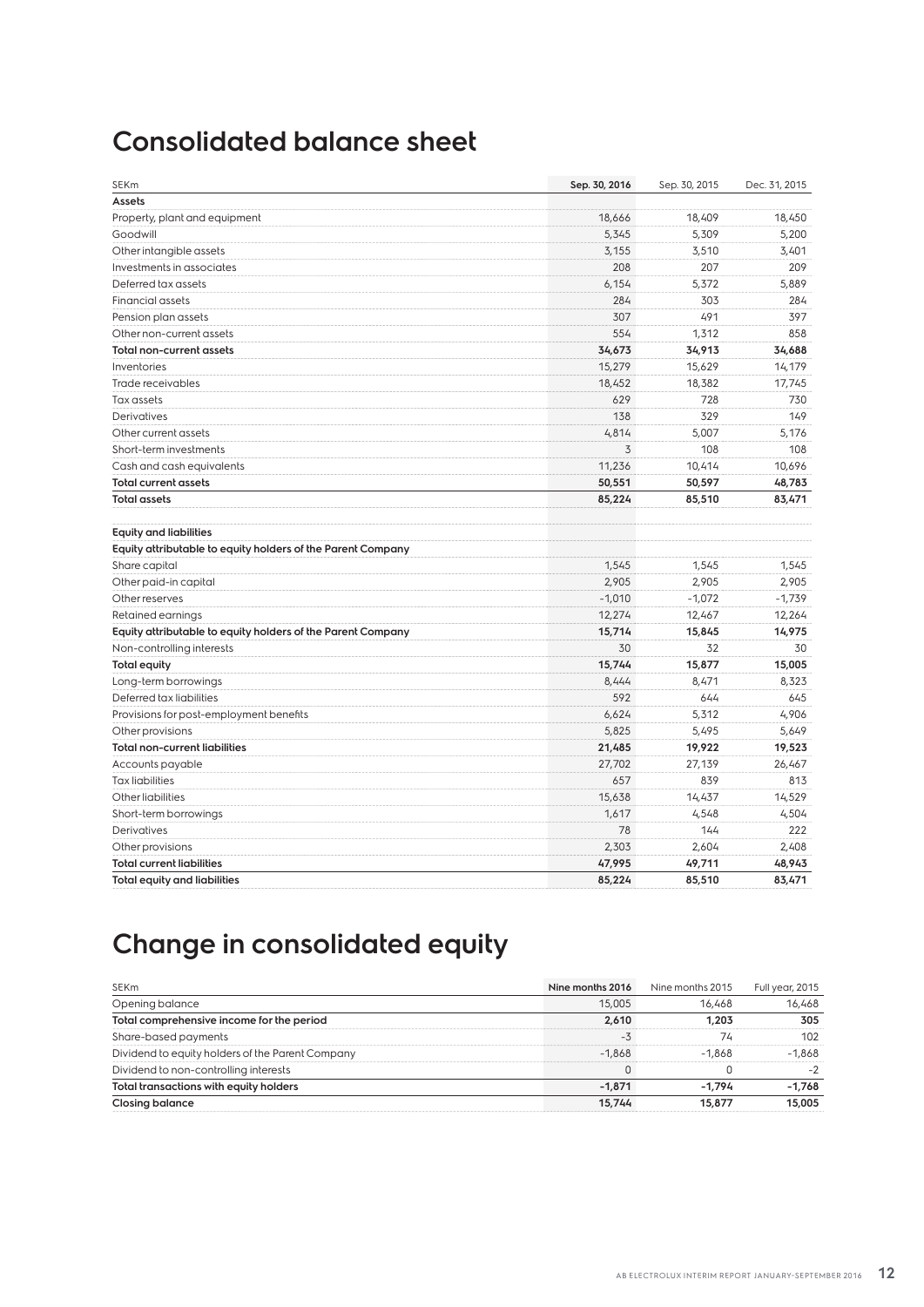### **Consolidated cash flow statement**

| SEKm                                                                               | Q3 2016                  |                          | Q3 2015 Nine months 2016 Nine months 2015 |          | Full year 2015 |
|------------------------------------------------------------------------------------|--------------------------|--------------------------|-------------------------------------------|----------|----------------|
| <b>Operations</b>                                                                  |                          |                          |                                           |          |                |
| Operating income                                                                   | 1,826                    | 1,506                    | 4,658                                     | 2,943    | 2,741          |
| Depreciation and amortization                                                      | 1.002                    | 980                      | 2,889                                     | 2.956    | 3,936          |
| Other non-cash items                                                               | 38                       | 140                      | 346                                       | 335      | 558            |
| Financial items paid, net <sup>1)</sup>                                            | $-52$                    | $-101$                   | $-230$                                    | $-224$   | $-513$         |
| Taxes paid                                                                         | $-224$                   | $-157$                   | $-855$                                    | $-858$   | $-1,277$       |
| Cash flow from operations, excluding change in<br>operating assets and liabilities | 2,590                    | 2,368                    | 6,808                                     | 5,152    | 5,445          |
| Change in operating assets and liabilities                                         |                          |                          |                                           |          |                |
| Change in inventories                                                              | 1,062                    | $-746$                   | $-331$                                    | $-1.688$ | $-306$         |
| Change in trade receivables                                                        | $-527$                   | $-384$                   | 236                                       | 1.544    | 1.672          |
| Change in accounts payable                                                         | $-768$                   | 1,202                    | $-177$                                    | 2,040    | 1,798          |
| Change in other operating assets, liabilities and<br>provisions                    | 1,081                    | 1,099                    | 604                                       | $-176$   | $-342$         |
| Cash flow from change in operating assets and<br>liabilities                       | 848                      | 1.171                    | 332                                       | 1.720    | 2.822          |
| Cash flow from operations                                                          | 3,438                    | 3,539                    | 7,140                                     | 6,872    | 8,267          |
| <b>Investments</b>                                                                 |                          |                          |                                           |          |                |
| Acquisition of operations                                                          | $-134$                   | $-13$                    | $-137$                                    | $-91$    | $-91$          |
| Capital expenditure in property, plant and<br>equipment                            | -666                     | $-618$                   | $-1.759$                                  | $-1.945$ | $-3.027$       |
| Capital expenditure in product development                                         | $-79$                    | $-73$                    | $-187$                                    | $-247$   | $-359$         |
| Capital expenditure in software                                                    | $-54$                    | $-56$                    | $-167$                                    | $-197$   | $-254$         |
| Other                                                                              | 50                       | $-81$                    | 414                                       | $-194$   | 328            |
| <b>Cash flow from investments</b>                                                  | $-883$                   | -841                     | $-1,836$                                  | $-2,674$ | -3,403         |
| Cash flow from operations and investments                                          | 2.555                    | 2.698                    | 5.304                                     | 4,198    | 4,864          |
| Financing                                                                          |                          |                          |                                           |          |                |
| Change in short-term investments                                                   | $\overline{\phantom{0}}$ | $-30$                    | 105                                       | $-9$     | -9             |
| Change in short-term borrowings                                                    | 95                       | 349                      | $-377$                                    | 354      | 84             |
| New long-term borrowings                                                           | $\overline{\phantom{0}}$ |                          |                                           | 1,447    | 1,447          |
| Amortization of long-term borrowings                                               | $-4$                     | $-719$                   | $-2.664$                                  | $-2.628$ | $-2.632$       |
| Dividend                                                                           | -                        | $\overline{\phantom{0}}$ | $-1,868$                                  | $-1,868$ | $-1,870$       |
| Share-based payments                                                               | $\overline{\phantom{0}}$ |                          | $-57$                                     |          |                |
| Cash flow from financing                                                           | 91                       | -400                     | $-4,861$                                  | $-2,704$ | $-2,980$       |
| <b>Total cash flow</b>                                                             | 2,646                    | 2,298                    | 443                                       | 1,494    | 1,884          |
| Cash and cash equivalents at beginning of period                                   | 8,538                    | 8,258                    | 10,696                                    | 9,107    | 9,107          |
| Exchange-rate differences referring to cash and<br>cash equivalents                | 52                       | $-142$                   | 97                                        | $-187$   | $-295$         |
| Cash and cash equivalents at end of period                                         | 11.236                   | 10.414                   | 11.236                                    | 10.414   | 10.696         |

1) For the period January 1 to September 30, 2016. Interests and similar items received SEK 90m (105), interests and similar items paid SEK –244m (–258) and other financial items paid<br>SEK –75m (–71).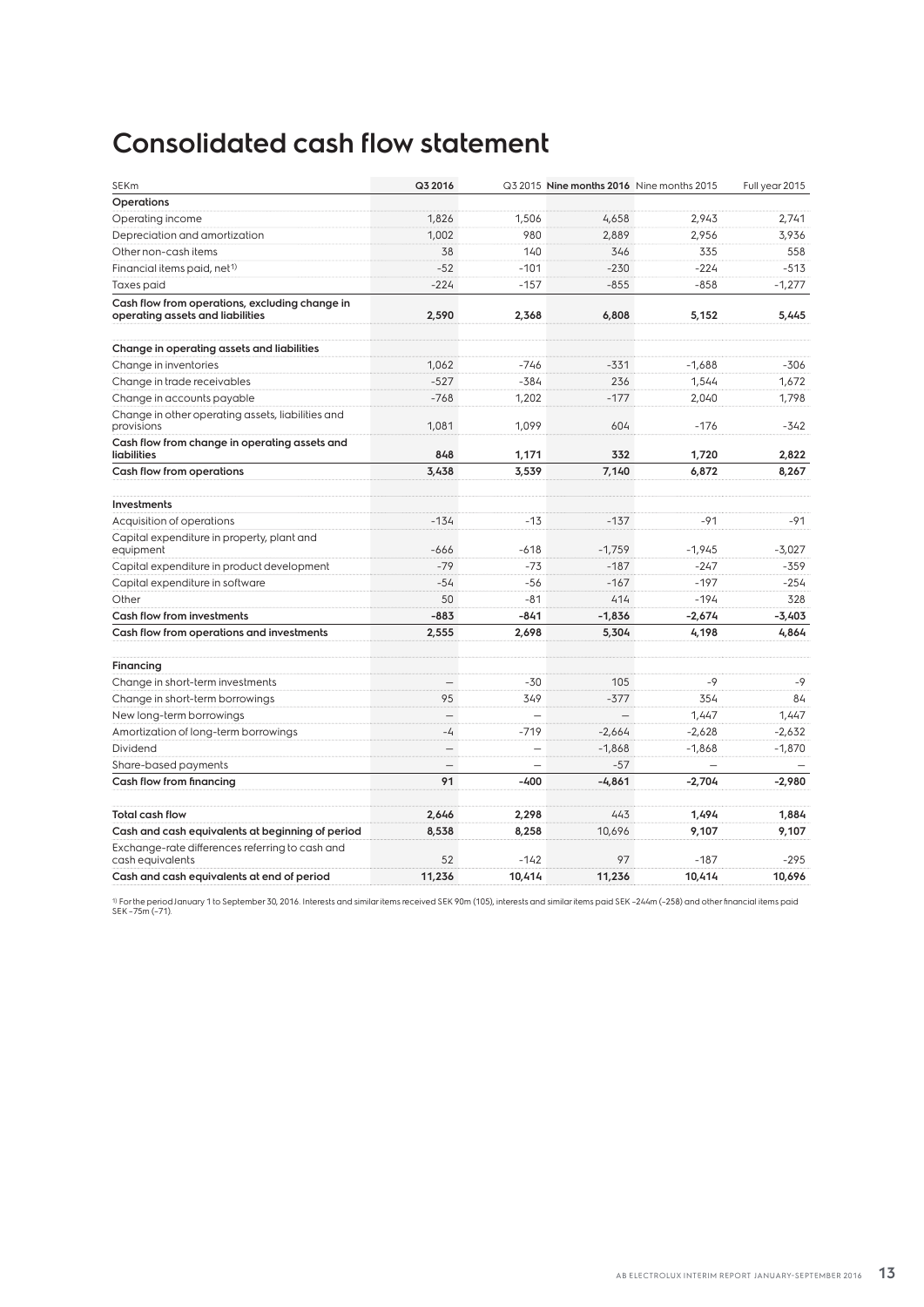### **Key ratios**

| SEKm unless otherwise stated                                              | Q3 2016 |        | Q3 2015 Nine months 2016 Nine months 2015 |          | Full year 2015 |
|---------------------------------------------------------------------------|---------|--------|-------------------------------------------|----------|----------------|
| Net sales                                                                 | 30,852  | 31,275 | 88,949                                    | 91,717   | 123,511        |
| Organic growth, %                                                         | $-1.6$  | 2.1    | $-0.4$                                    | 2.9      | 2.2            |
| Operating income                                                          | 1,826   | 1,506  | 4,658                                     | 2,943    | 2,741          |
| Margin, %                                                                 | 5.9     | 4.8    | 5.2                                       | 3.2      | 2.2            |
| Income after financial items                                              | 1,725   | 1,361  | 4,336                                     | 2,626    | 2,101          |
| Income for the period                                                     | 1,267   | 1,014  | 3,221                                     | 1,961    | 1,568          |
| Capital expenditure, property, plant and equipment                        | $-666$  | $-618$ | $-1,759$                                  | $-1,945$ | $-3,027$       |
| Operating cash flow after investments                                     | 2,965   | 2,969  | 6,526                                     | 5,371    | 6,745          |
| Earnings per share, SEK <sup>1)</sup>                                     | 4.41    | 3.53   | 11.21                                     | 6.83     | 5.45           |
| Equity per share, SEK                                                     | 54.78   | 55.24  | 54.78                                     | 55.24    | 52.21          |
| Capital-turnover rate, times/year                                         | —       |        | 5.5                                       | 4,8      | 5.0            |
| Return on net assets, %                                                   | —       | -      | 28.7                                      | 15,3     | 11.0           |
| Return on equity, %                                                       | -       |        | 29.3                                      | 8,5      | 9.9            |
| Net debt                                                                  | 4,846   | 6,947  | 4,846                                     | 6,947    | 6,407          |
| Net debt/equity ratio                                                     | 0.31    | 0.44   | 0.31                                      | 0.44     | 0.43           |
| Average number of shares excluding shares owned<br>by Electrolux, million | 287.4   | 287.4  | 287.4                                     | 287.1    | 287.1          |
| Average number of employees                                               | 55,290  | 57,281 | 55,605                                    | 58,279   | 58,265         |

1) Basic, based on average number of shares excluding shares held by Electrolux.

For definitions, see page 22.

### **Shares**

| Number of shares                          | A-shares  | B-shares    | Shares, total | Shares held<br>by Electrolux | Shares held<br>by other<br>shareholders |
|-------------------------------------------|-----------|-------------|---------------|------------------------------|-----------------------------------------|
| Number of shares as of January 1, 2016    | 8.192.539 | 300,727,769 | 308,920,308   | 21,522,858                   | 287,397,450                             |
| Number of shares as of September 30, 2016 | 8.192.539 | 300.727.769 | 308.920.308   | 21,522,858                   | 287,397,450                             |
| As % of total number of shares            |           |             |               | 7.0%                         |                                         |

## **Exchange rates**

| <b>SEK</b>    |         | Sep. 30, 2016 | Sep. 30, 2015 |               |         | Dec. 31, 2015 |
|---------------|---------|---------------|---------------|---------------|---------|---------------|
| Exchange rate | Average | End of period | Average       | End of period | Average | End of period |
| ARS           | 0.5812  | 0.5648        | 0.9334        | 0.8916        | 0.9059  | 0.6481        |
| <b>AUD</b>    | 6.25    | 6.56          | 6.35          | 5.90          | 6.31    | 6.13          |
| BRL           | 2.39    | 2.66          | 2.67          | 2.11          | 2.57    | 2.15          |
| CAD           | 6.37    | 6.55          | 6.64          | 6.26          | 6.57    | 6.06          |
| <b>CHF</b>    | 8.57    | 8.85          | 8.76          | 8.62          | 8.71    | 8.50          |
| <b>CLP</b>    | 0.0124  | 0.0131        | 0.0131        | 0.0120        | 0.0129  | 0.0119        |
| <b>CNY</b>    | 1.28    | 1.29          | 1.34          | 1.32          | 1.34    | 1.30          |
| <b>EUR</b>    | 9.37    | 9.62          | 9.37          | 9.41          | 9.35    | 9.19          |
| GBP           | 11.73   | 11.17         | 12.82         | 12.74         | 12.84   | 12.45         |
| <b>HUF</b>    | 0.0300  | 0.0311        | 0.0303        | 0.0300        | 0.0302  | 0.0293        |
| <b>MXN</b>    | 0.4626  | 0.4426        | 0.5359        | 0.4958        | 0.5298  | 0.4865        |
| <b>RUB</b>    | 0.1241  | 0.1364        | 0.1407        | 0.1285        | 0.1375  | 0.1152        |
| THB           | 0.2392  | 0.2486        | 0.2473        | 0.2311        | 0.2454  | 0.2336        |
| <b>USD</b>    | 8.43    | 8.62          | 8.36          | 8.40          | 8.40    | 8.41          |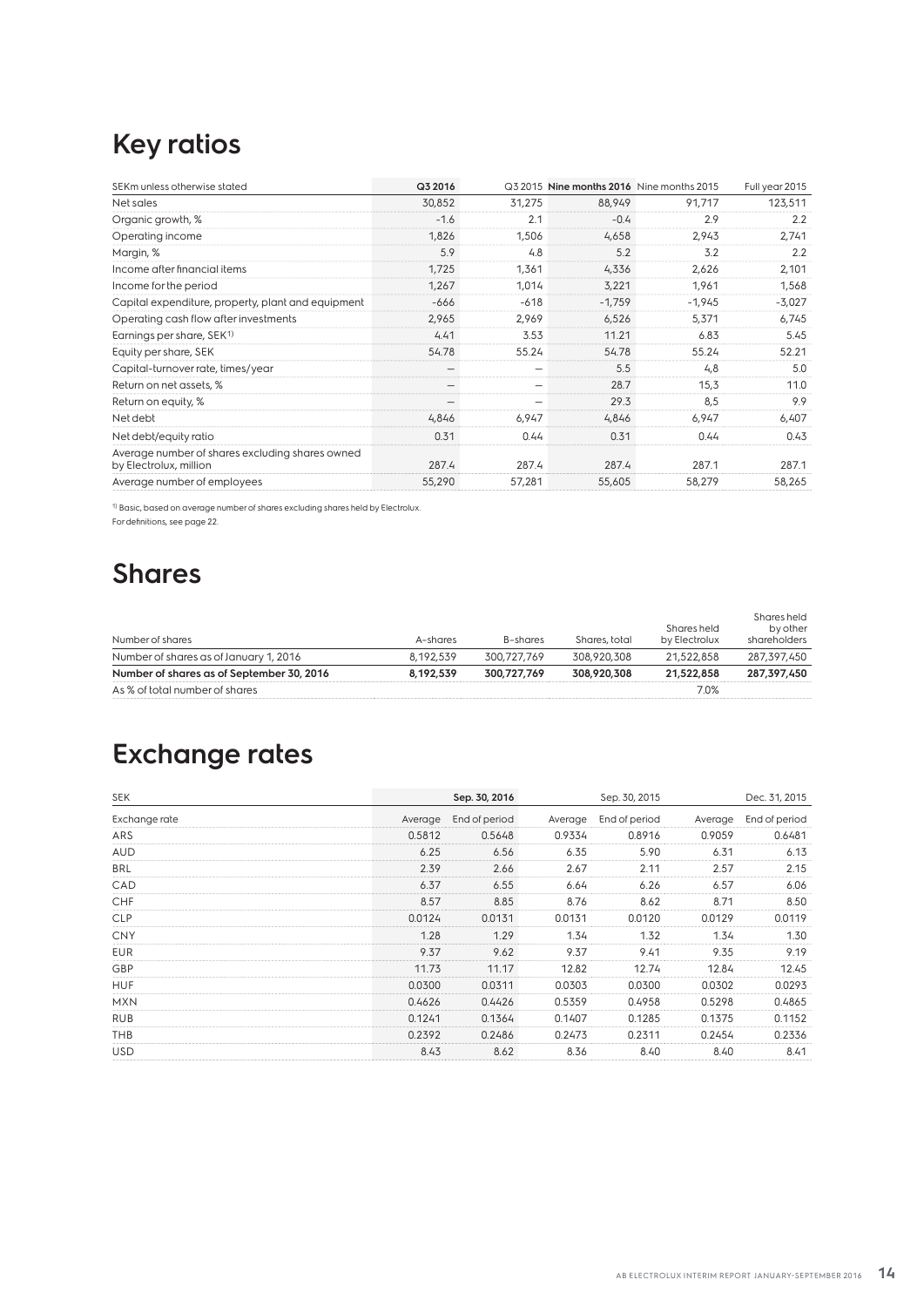### **Net sales by business area**

| <b>SEKm</b>                                     | Q3 2016 |        | Q3 2015 Nine months 2016 Nine months 2015 |        | Full year 2015 |
|-------------------------------------------------|---------|--------|-------------------------------------------|--------|----------------|
| Major Appliances Europe, Middle East and Africa | 9.579   | 9.540  | 27.477                                    | 26,847 | 37.179         |
| Major Appliances North America                  | 11.189  | 11.610 | 32,576                                    | 32,640 | 43.053         |
| Major Appliances Latin America                  | 3.968   | 4.190  | 11,270                                    | 13.927 | 18,546         |
| Major Appliances Asia/Pacific                   | 2.515   | 2.192  | 6.944                                     | 7.009  | 9.229          |
| Small Appliances                                | 1.960   | 2.169  | 5.745                                     | 6.506  | 8.958          |
| <b>Professional Products</b>                    | 1.641   | 1.574  | 4.937                                     | 4.788  | 6,546          |
| Total                                           | 30.852  | 31.275 | 88.949                                    | 91.717 | 123.511        |

### **Change in net sales by business area**

| Year-over-year, %                               | Q3 2016 | Q3 2016 i<br>In local currencies | Nine months 2016 | Nine months 2016<br>in local currencies |
|-------------------------------------------------|---------|----------------------------------|------------------|-----------------------------------------|
| Major Appliances Europe, Middle East and Africa | 0.4     |                                  | 2.3              | -4.7                                    |
| Major Appliances North America                  | $-36$   | -46                              | -0.2             | $-0.5$                                  |
| Major Appliances Latin America                  | $-5.3$  | $-62$                            | $-191$           | $-8.3$                                  |
| Major Appliances Asia/Pacific                   | 147     | 114                              | $-0.9$           |                                         |
| <b>Small Appliances</b>                         | $-96$   | $-10.3$                          | $-117$           | $-9.6$                                  |
| <b>Professional Products</b>                    | 4.3     | 4.0                              | 3.1              | 4.1                                     |
| <b>Total change</b>                             | $-1.4$  | -1.6                             | -30              | -0.3                                    |

### **Operating income by business area**

| SEKm                                            | Q3 2016 |        | Q3 2015 Nine months 2016 Nine months 2015 |        | Full year 2015 |
|-------------------------------------------------|---------|--------|-------------------------------------------|--------|----------------|
| Major Appliances Europe, Middle East and Africa | 680     | 605    | 1,800                                     | 1.402  | 2,167          |
| Margin, %                                       | 7.1     | 6.3    | 6.6                                       | 5.2    | 5.8            |
| Major Appliances North America                  | 824     | 743    | 2,061                                     | 1,087  | 1,580          |
| Margin, %                                       | 7.4     | 6.4    | 6.3                                       | 3.3    | 3.7            |
| Major Appliances Latin America                  | 19      | 110    | 119                                       | 394    | 463            |
| Margin, %                                       | 0.5     | 2.6    | 1.1                                       | 2.8    | 2.5            |
| Major Appliances Asia/Pacific                   | 208     | 54     | 453                                       | 241    | 364            |
| Margin, %                                       | 8.3     | 2.5    | 6.5                                       | 3.4    | 3.9            |
| <b>Small Appliances</b>                         | 34      | 41     | 84                                        | 29     | $-63$          |
| Margin, %                                       | 1.7     | 1.9    | 1.5                                       | 0.4    | $-0.7$         |
| <b>Professional Products</b>                    | 234     | 212    | 661                                       | 602    | 862            |
| Margin, %                                       | 14.3    | 13.5   | 13.4                                      | 12.6   | 13.2           |
| Common Group costs, etc.                        | $-173$  | $-259$ | $-520$                                    | $-812$ | $-2,632$       |
| Operating income                                | 1,826   | 1,506  | 4,658                                     | 2,943  | 2,741          |
| Margin, %                                       | 5.9     | 4.8    | 5.2                                       | 3.2    | 2.2            |

### **Change in operating income by business area**

| Year-over-year, %                               | Q3 2016 | Q3 2016<br>in local currencies | Nine months 2016 | Nine months 2016<br>in local currencies |
|-------------------------------------------------|---------|--------------------------------|------------------|-----------------------------------------|
| Major Appliances Europe, Middle East and Africa | 12.4    | 13.1                           | 28.4             | 312                                     |
| Major Appliances North America                  | 10.9    | 9.8                            | 89.6             | 92.2                                    |
| Major Appliances Latin America                  | $-827$  | $-788$                         | $-698$           | $-61.6$                                 |
| Major Appliances Asia/Pacific                   | 285.2   | 236.0                          | 88.0             | 93.1                                    |
| <b>Small Appliances</b>                         | $-171$  | $-72$                          | 1897             | 475.9                                   |
| <b>Professional Products</b>                    | 10.4    | 9.5                            | 9.8              | 11.3                                    |
| <b>Total change</b>                             | 21.2    | 23.4                           | 58.3             | 66.6                                    |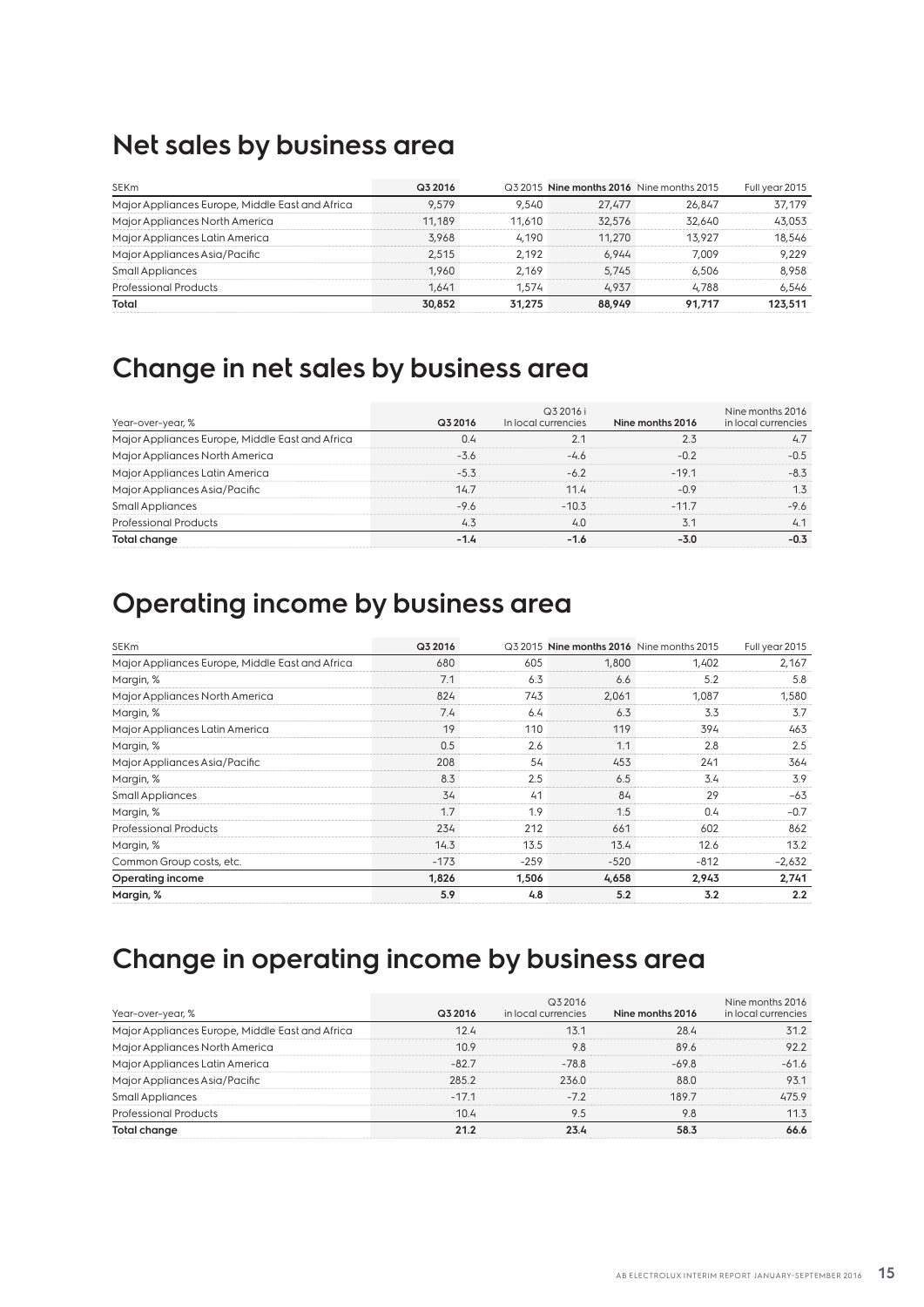### **Working capital and net assets**

| <b>SEKm</b>                                                         | 2016      | Sep. 30, % of annualized<br>net sales | 2015      | Sep. 30, % of annualized<br>net sales | 2015      | Dec. 31. % of annualized<br>net sales |
|---------------------------------------------------------------------|-----------|---------------------------------------|-----------|---------------------------------------|-----------|---------------------------------------|
| Inventories                                                         | 15,279    | 12.3                                  | 15,629    | 12.8                                  | 14,179    | 11.5                                  |
| Trade receivables                                                   | 18,452    | 14.8                                  | 18,382    | 15.0                                  | 17,745    | 14.3                                  |
| Accounts payable                                                    | $-27,702$ | $-22.3$                               | $-27,139$ | $-22.1$                               | $-26,467$ | $-21.4$                               |
| Provisions                                                          | $-8,128$  |                                       | $-8,099$  |                                       | $-8,057$  |                                       |
| Prepaid and accrued income and expenses                             | $-10,658$ |                                       | $-9,239$  |                                       | $-9,406$  |                                       |
| Taxes and other assets and liabilities                              | $-427$    |                                       | $-488$    |                                       | $-228$    |                                       |
| Working capital                                                     | $-13,184$ | $-10.6$                               | $-10,954$ | $-8.9$                                | $-12,234$ | $-9.9$                                |
| Property, plant and equipment                                       | 18,666    |                                       | 18,409    |                                       | 18,450    |                                       |
| Goodwill                                                            | 5,345     |                                       | 5,309     |                                       | 5,200     |                                       |
| Other non-current assets                                            | 4,201     |                                       | 5,332     |                                       | 4,752     |                                       |
| Deferred tax assets and liabilities                                 | 5,562     |                                       | 4,728     |                                       | 5,244     |                                       |
| Net assets                                                          | 20,590    | 16.6                                  | 22,824    | 18.6                                  | 21,412    | 17.3                                  |
| Annualized net sales, calculated at end of<br>period exchange rates | 124,343   |                                       | 122,539   |                                       | 123,772   |                                       |
| Average net assets                                                  | 21,672    | 18.3                                  | 25,707    | 21.0                                  | 24,848    | 20.1                                  |
| Annualized net sales, calculated at average<br>exchange rates       | 118,596   |                                       | 122,286   |                                       | 123,511   |                                       |

### **Net assets by business area**

|                                                    |                  | Assets           |                  | Equity and liabilities |                  |                  | Net assets       |                  |                  |
|----------------------------------------------------|------------------|------------------|------------------|------------------------|------------------|------------------|------------------|------------------|------------------|
| SEKm                                               | Sep. 30,<br>2016 | Sep. 30,<br>2015 | Dec. 31,<br>2015 | Sep. 30,<br>2016       | Sep. 30,<br>2015 | Dec. 31,<br>2015 | Sep. 30,<br>2016 | Sep. 30,<br>2015 | Dec. 31,<br>2015 |
| Major Appliances Europe, Middle East<br>and Africa | 22,814           | 22,494           | 21,746           | 19,751                 | 18,473           | 19,326           | 3,063            | 4,021            | 2,420            |
| Major Appliances North America                     | 15,650           | 17,573           | 16,601           | 13,350                 | 13,558           | 11,747           | 2,300            | 4,015            | 4,854            |
| Major Appliances Latin America                     | 12,348           | 12,089           | 11,692           | 6,077                  | 5,781            | 5,893            | 6,271            | 6,308            | 5,799            |
| Major Appliances Asia/Pacific                      | 5,730            | 5,261            | 5,422            | 3,852                  | 3,550            | 3,822            | 1,878            | 1,711            | 1,600            |
| <b>Small Appliances</b>                            | 4,517            | 4,812            | 4,551            | 2,990                  | 3.394            | 3,251            | 1,527            | 1,418            | 1,300            |
| <b>Professional Products</b>                       | 3,334            | 3,165            | 3,070            | 2,472                  | 2,182            | 2,188            | 862              | 983              | 882              |
| Other <sup>1</sup>                                 | 8,890            | 8,538            | 8,793            | 4,201                  | 4,170            | 4,236            | 4,689            | 4,368            | 4,557            |
| Total operating assets and liabilities             | 73,283           | 73,932           | 71,875           | 52,693                 | 51,108           | 50,463           | 20,590           | 22,824           | 21,412           |
| Liquid funds                                       | 11,634           | 11,087           | 11,199           |                        |                  |                  |                  |                  |                  |
| Total borrowings                                   |                  |                  | -                | 10,163                 | 13,213           | 13,097           | -                |                  |                  |
| Pension assets and liabilities                     | 307              | 491              | 397              | 6,624                  | 5,312            | 4,906            |                  |                  |                  |
| Equity                                             |                  |                  | -                | 15,744                 | 15,877           | 15,005           | -                |                  |                  |
| Total                                              | 85,224           | 85,510           | 83,471           | 85,224                 | 85,510           | 83,471           |                  |                  |                  |

1) Includes common functions and tax items.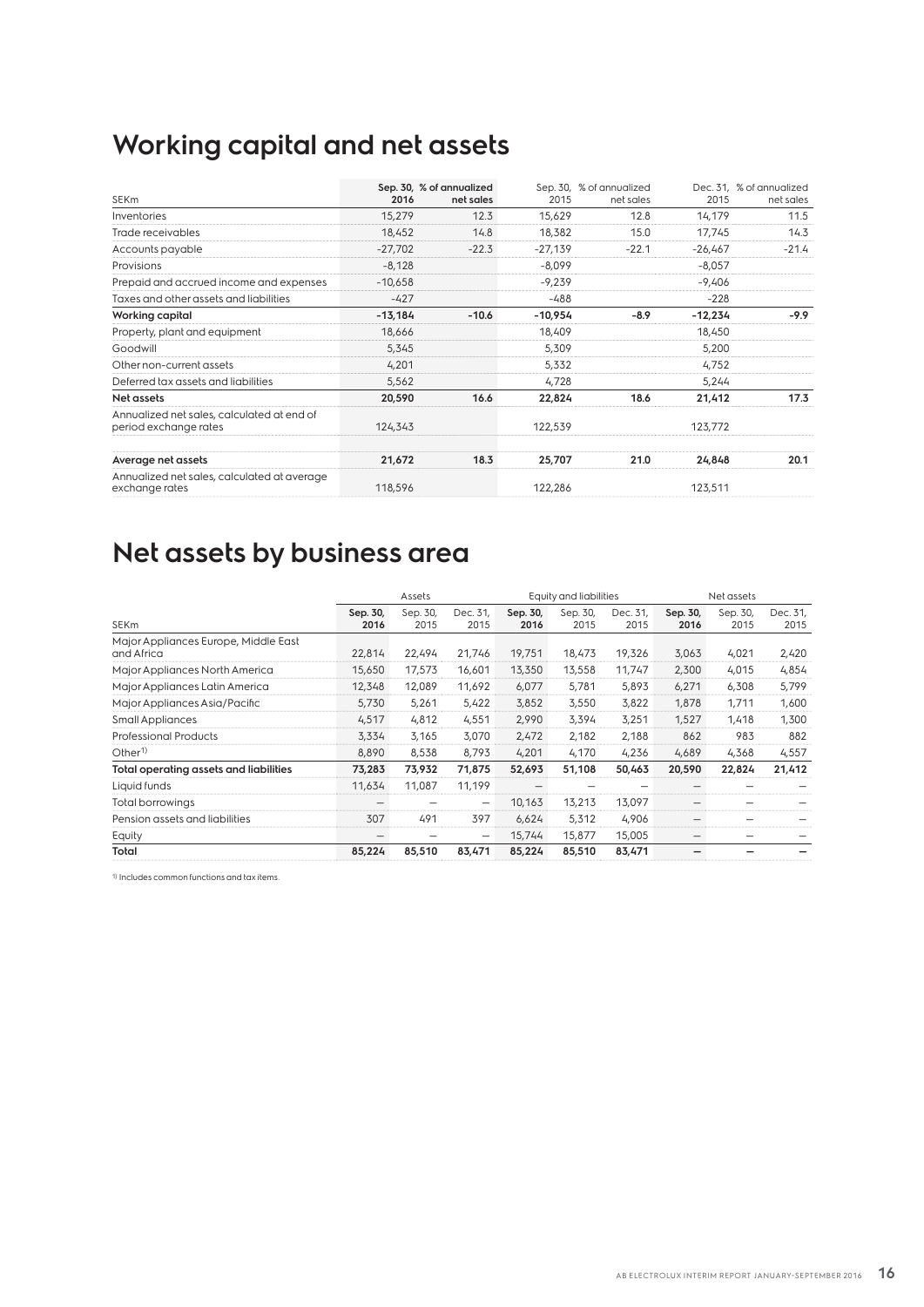### **Net sales and income per quarter**

|                                                                           |         |         |         |         | Full year |         |         |         |         | Full year |
|---------------------------------------------------------------------------|---------|---------|---------|---------|-----------|---------|---------|---------|---------|-----------|
| <b>SEKm</b>                                                               | Q1 2016 | Q2 2016 | Q3 2016 | Q4 2016 | 2016      | Q1 2015 | Q2 2015 | Q3 2015 | Q4 2015 | 2015      |
| Net sales                                                                 | 28.114  | 29,983  | 30.852  |         |           | 29.087  | 31,355  | 31,275  | 31.794  | 123,511   |
| Operating income                                                          | 1.268   | 1.564   | 1.826   |         |           | 516     | 921     | 1,506   | $-202$  | 2.741     |
| Margin, %                                                                 | 4.5     | 5.2     | 5.9     |         |           | 1.8     | 2.9     | 4.8     | $-0.6$  | 2.2       |
| Income after financial items                                              | 1.163   | 1.448   | 1,725   |         |           | 450     | 815     | 1.361   | $-525$  | 2,101     |
| Income for the period                                                     | 875     | 1.079   | 1.267   |         |           | 339     | 608     | 1.014   | $-393$  | 1,568     |
| Earnings per share, SEK <sup>1)</sup>                                     | 3.04    | 3.75    | 4.41    |         |           | 1.18    | 2.12    | 3.53    | $-1.38$ | 5.45      |
| Number of shares excluding shares<br>owned by Electrolux, million         | 287.4   | 287.4   | 287.4   |         |           | 287.4   | 287.4   | 287.4   | 287.4   | 287.4     |
| Average number of shares excluding<br>shares owned by Electrolux, million | 287.4   | 287.4   | 287.4   |         |           | 286.6   | 287.4   | 287.4   | 287.4   | 287.1     |

1) Basic, based on average number of shares excluding shares held by Electrolux.

### **Net sales and operating income by business area**

|                                                           |         |         |         |         | Full year |         |         |         |          | Full year |
|-----------------------------------------------------------|---------|---------|---------|---------|-----------|---------|---------|---------|----------|-----------|
| <b>SEKm</b>                                               | Q1 2016 | Q2 2016 | Q3 2016 | Q4 2016 | 2016      | Q1 2015 | Q2 2015 | Q3 2015 | Q4 2015  | 2015      |
| Major Appliances Europe, Middle<br><b>East and Africa</b> |         |         |         |         |           |         |         |         |          |           |
| Net sales                                                 | 9,001   | 8,897   | 9,579   |         |           | 8,608   | 8,699   | 9,540   | 10,332   | 37,179    |
| Operating income                                          | 553     | 567     | 680     |         |           | 371     | 426     | 605     | 765      | 2,167     |
| Margin, %                                                 | 6.1     | 6.4     | 7.1     |         |           | 4.3     | 4.9     | 6.3     | 7.4      | 5.8       |
| Major Appliances North America                            |         |         |         |         |           |         |         |         |          |           |
| Net sales                                                 | 9,937   | 11,450  | 11,189  |         |           | 9,313   | 11,717  | 11,610  | 10,413   | 43,053    |
| Operating income                                          | 495     | 742     | 824     |         |           | $-57$   | 401     | 743     | 493      | 1,580     |
| Margin, %                                                 | 5.0     | 6.5     | 7.4     |         |           | $-0.6$  | 3.4     | 6.4     | 4.7      | 3.7       |
| Major Appliances Latin America                            |         |         |         |         |           |         |         |         |          |           |
| Net sales                                                 | 3,643   | 3,659   | 3,968   |         |           | 5,261   | 4,476   | 4,190   | 4,619    | 18,546    |
| Operating income                                          | 31      | 69      | 19      |         |           | 177     | 107     | 110     | 69       | 463       |
| Margin, %                                                 | 0.9     | 1.9     | 0.5     |         |           | 3.4     | 2.4     | 2.6     | 1.5      | 2.5       |
| Major Appliances Asia/Pacific                             |         |         |         |         |           |         |         |         |          |           |
| Net sales                                                 | 2,022   | 2,407   | 2,515   |         |           | 2,241   | 2,576   | 2,192   | 2,220    | 9,229     |
| Operating income                                          | 95      | 150     | 208     |         |           | 52      | 135     | 54      | 123      | 364       |
| Margin, %                                                 | 4.7     | 6.2     | 8.3     |         |           | 2.3     | 5.2     | 2.5     | 5.5      | 3.9       |
| <b>Small Appliances</b>                                   |         |         |         |         |           |         |         |         |          |           |
| Net sales                                                 | 1,927   | 1,858   | 1,960   |         |           | 2,139   | 2,198   | 2,169   | 2,452    | 8,958     |
| Operating income                                          | 44      | 6       | 34      |         |           | $-8$    | $-4$    | 41      | $-92$    | $-63$     |
| Margin, %                                                 | 2.3     | 0.3     | 1.7     |         |           | $-0.4$  | $-0.2$  | 1.9     | $-3.8$   | $-0.7$    |
| <b>Professional Products</b>                              |         |         |         |         |           |         |         |         |          |           |
| Net sales                                                 | 1,584   | 1,712   | 1,641   |         |           | 1,525   | 1,689   | 1,574   | 1,758    | 6,546     |
| Operating income                                          | 205     | 222     | 234     |         |           | 170     | 220     | 212     | 260      | 862       |
| Margin, %                                                 | 12.9    | 13.0    | 14.3    |         |           | 11.1    | 13.0    | 13.5    | 14.8     | 13.2      |
| Other                                                     |         |         |         |         |           |         |         |         |          |           |
| Operating income, Common Group<br>costs, etc.             | $-155$  | $-192$  | $-173$  |         |           | $-189$  | $-364$  | $-259$  | $-1,820$ | $-2,632$  |
| <b>Total Group</b>                                        |         |         |         |         |           |         |         |         |          |           |
| Net sales                                                 | 28,114  | 29,983  | 30,852  |         |           | 29,087  | 31,355  | 31,275  | 31,794   | 123,511   |
| Operating income                                          | 1,268   | 1,564   | 1,826   |         |           | 516     | 921     | 1,506   | $-202$   | 2,741     |
| Margin, %                                                 | 4.5     | 5.2     | 5.9     |         |           | 1.8     | 2.9     | 4.8     | $-0.6$   | 2.2       |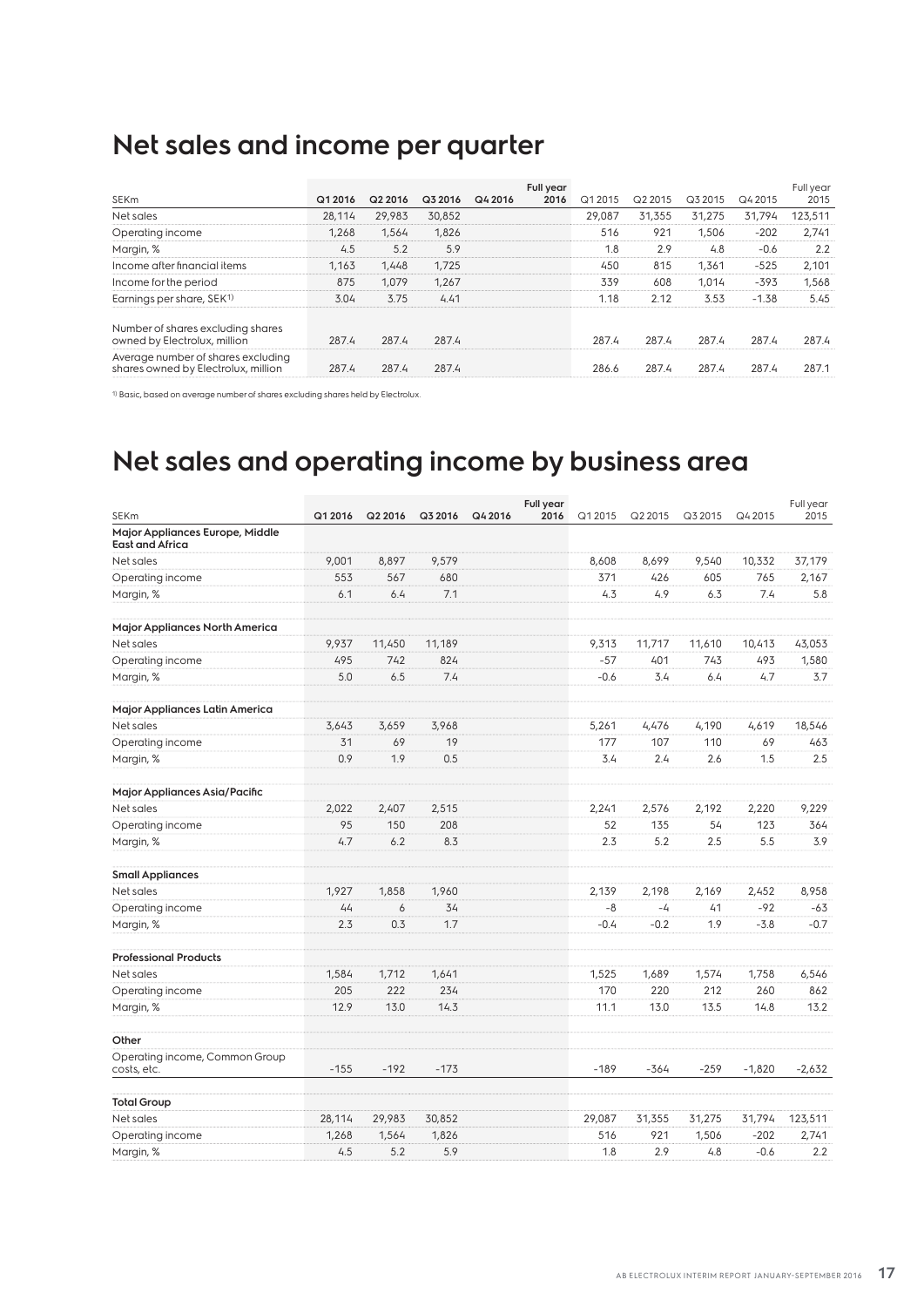### **Parent Company income statement**

| <b>SEKm</b>                  | Q3 2016  | Q3 2015  | Nine months<br>2016 | Nine months |                |
|------------------------------|----------|----------|---------------------|-------------|----------------|
|                              |          |          |                     | 2015        | Full year 2015 |
| Net sales                    | 8,467    | 8,535    | 24,414              | 23,855      | 33,179         |
| Cost of goods sold           | $-7,143$ | $-7,204$ | $-20,198$           | $-20,132$   | $-28,005$      |
| Gross operating income       | 1,324    | 1,331    | 4,216               | 3,723       | 5,174          |
| Selling expenses             | $-1,050$ | $-977$   | $-2,783$            | $-2,796$    | $-3,855$       |
| Administrative expenses      | $-488$   | $-294$   | $-1.194$            | $-1,028$    | $-1,789$       |
| Other operating income       | 0        | 0        |                     | $\Omega$    | $\Omega$       |
| Other operating expenses     | $-2$     | $\Omega$ | $-2$                | $-282$      | $-519$         |
| Operating income             | $-216$   | 60       | 238                 | -383        | -989           |
| Financial income             | 703      | 1,507    | 2,417               | 3,482       | 3,830          |
| Financial expenses           | $-28$    | $-312$   | $-31$               | -444        | $-702$         |
| Financial items, net         | 675      | 1,195    | 2,386               | 3,038       | 3,128          |
| Income after financial items | 459      | 1,255    | 2,624               | 2,655       | 2,139          |
| Appropriations               | 58       | 65       | 181                 | 176         | 156            |
| Income before taxes          | 517      | 1,320    | 2,805               | 2,831       | 2,295          |
| Taxes                        | $-1$     | -6       | $-253$              | -41         | 103            |
| Income for the period        | 516      | 1,314    | 2,552               | 2,790       | 2,398          |

### **Parent Company balance sheet**

| SEKm                          | Sep. 30,<br>2016 | Sep. 30,<br>2015 | Dec. 31,<br>2015 |
|-------------------------------|------------------|------------------|------------------|
| Assets                        |                  |                  |                  |
| Non-current assets            | 35,317           | 35,001           | 35,214           |
| Current assets                | 22,338           | 19,436           | 24,559           |
| <b>Total assets</b>           | 57,655           | 54,437           | 59,773           |
| <b>Equity and liabilities</b> |                  |                  |                  |
| Restricted equity             | 4,704            | 4,562            | 4,562            |
| Non-restricted equity         | 13,748           | 13,590           | 13,176           |
| Total equity                  | 18,452           | 18,152           | 17,738           |
| Untaxed reserves              | 424              | 374              | 450              |
| Provisions                    | 1,391            | 1,505            | 1,446            |
| Non-current liabilities       | 7,919            | 7,858            | 7,843            |
| <b>Current liabilities</b>    | 29,469           | 26,548           | 32,296           |
| Total equity and liabilities  | 57,655           | 54,437           | 59,773           |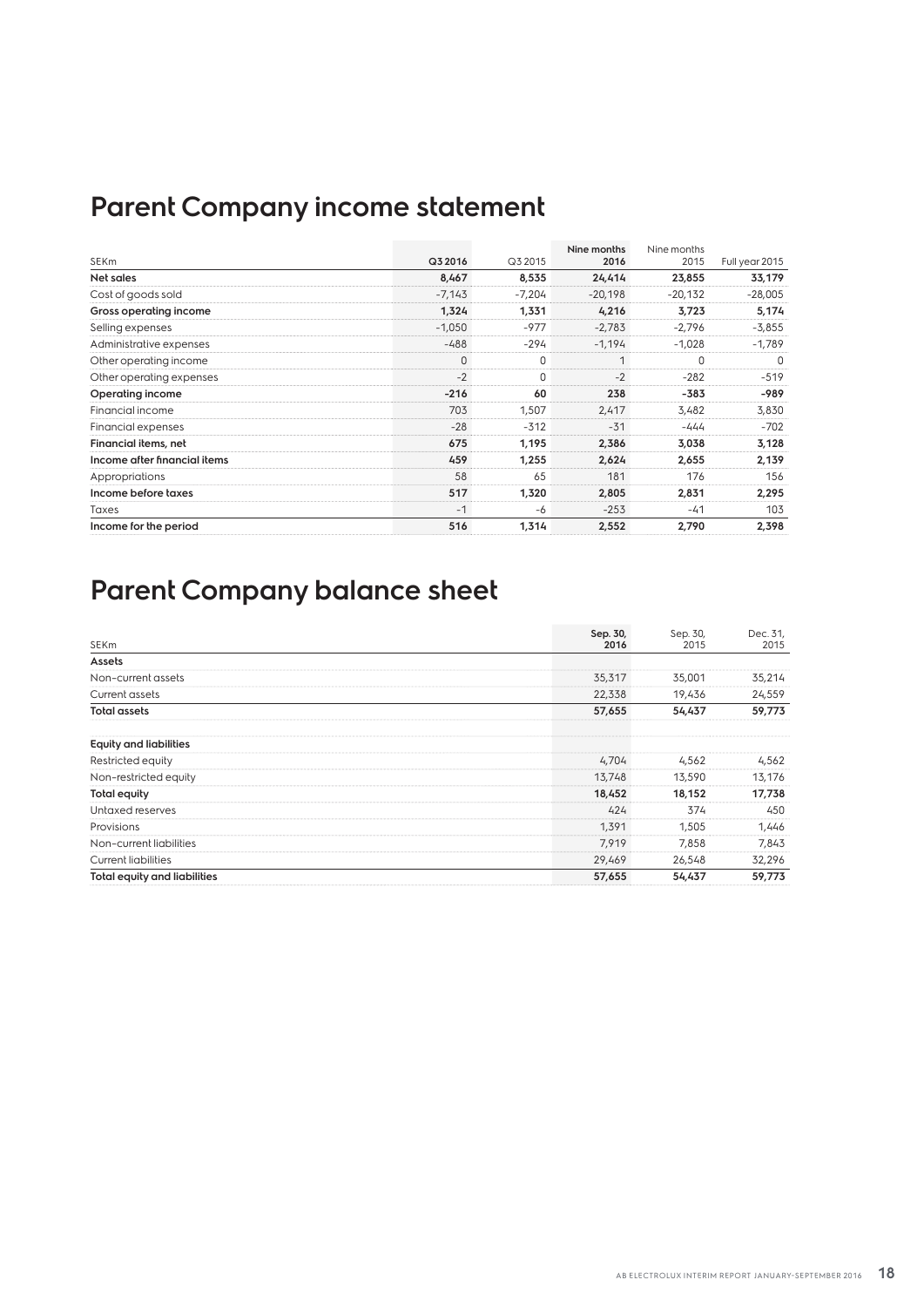### **Notes**

#### **Note 1 Accounting and valuation principles**

Electrolux applies International Financial Reporting Standards (IFRS) as adopted by the European Union. This report has been prepared in accordance with IAS 34, Interim Financial Reporting, and ÅRL, the Swedish Annual Accounts Act and recommendation RFR 2, Accounting for legal entities, issued by the Swedish Financial Reporting Board. There are no changes in the Group's accounting and valuation principles compared with the accounting and valuation principles described in Note 1 of the 2015 Annual Report..

#### **Note 2 Fair values and carrying amounts of financial assets and liabilities**

|                                                             | Sep. 30, 2016 |                    | Sep. 30, 2015 |                    |
|-------------------------------------------------------------|---------------|--------------------|---------------|--------------------|
| <b>SEKm</b>                                                 | Fair value    | Carrying<br>amount | Fairvalue     | Carrying<br>amount |
| Per category                                                |               |                    |               |                    |
| Financial assets at fair value through profit and loss      | 4,863         | 4,863              | 3.248         | 3.248              |
| Available for sale                                          | 119           | 119                | 157           | 157                |
| Loans and receivables                                       | 19,954        | 19,954             | 19,340        | 19,340             |
| Cash                                                        | 5.177         | 5.177              | 6.791         | 6,791              |
| <b>Total financial assets</b>                               | 30.113        | 30.113             | 29.536        | 29,536             |
| Financial liabilities at fair value through profit and loss | 78            | 78                 | 143           | 143                |
| Financial liabilities measured at amortized cost            | 37,476        | 37,337             | 40,150        | 39,950             |
| <b>Total financial liabilities</b>                          | 37,554        | 37,415             | 40.293        | 40,093             |

The Group strives for arranging master-netting agreements (ISDA) with the counterparts for derivative transactions and has established such agreements with the majority<br>of the counterparts, i.e., if a counterparty will def

#### **Fair value estimation**

Valuation of financial instruments at fair value is done at the most accurate market prices available. Instruments which are quoted on the market, e.g., the major bond and interest-rate future markets, are all marked-to-market with the current price. The foreign-exchange spot rate is used to convert the value into SEK. For instruments where no reliable price is available on the market, cash-flows are discounted using the deposit/swap curve of the cash flow currency. If no proper cash-flow schedule is available, e.g., as in the case with forward-rate agreements, the underlying schedule is used for valuation purposes.

To the extent option instruments are used, the valuation is based on the Black & Scholes' formula. The carrying value less impairment provision of trade receivables and payables are assumed to approximate their fair values. The fair value of financial liabilities is estimated by discounting the future contractual cash flows at the current market-interest rate that is available to the Group for similar financial instruments. The Group's financial assets and liabilities are measured according to the following hierarchy:

Level 1: Quoted prices in active markets for identical assets or liabilities. At September 30, 2016, the fair value for Level 1 financial assets was SEK 4,844m (3,076) and for financial liabilities SEK 0m (0).

Level 2: Inputs other than quoted prices included in Level 1 that are observable for assets or liabilities either directly or indirectly. At September 30, 2016, the fair value of Level 2 financial assets was SEK 138m (329) and financial liabilities SEK 78m (143).

Level 3: Inputs for the assets or liabilities that are not entirely based on observable market data. Electrolux has no financial assets or liabilities qualifying for Level 3.

| <b>SEKm</b>            | Sep. 30, 2016 | Sep. 30, 2015 | Dec.31, 2015 |
|------------------------|---------------|---------------|--------------|
| Group                  |               |               |              |
| Pledged assets         |               |               | 27           |
| Contingent liabilities | 1.474         | 3.084         | 1.312        |
| <b>Parent Company</b>  |               |               |              |
| Pledged assets         |               |               |              |
| Contingent liabilities | 1.621         | 3.121         | 1.615        |

#### **Note 3 Pledged assets and contingent liabilities**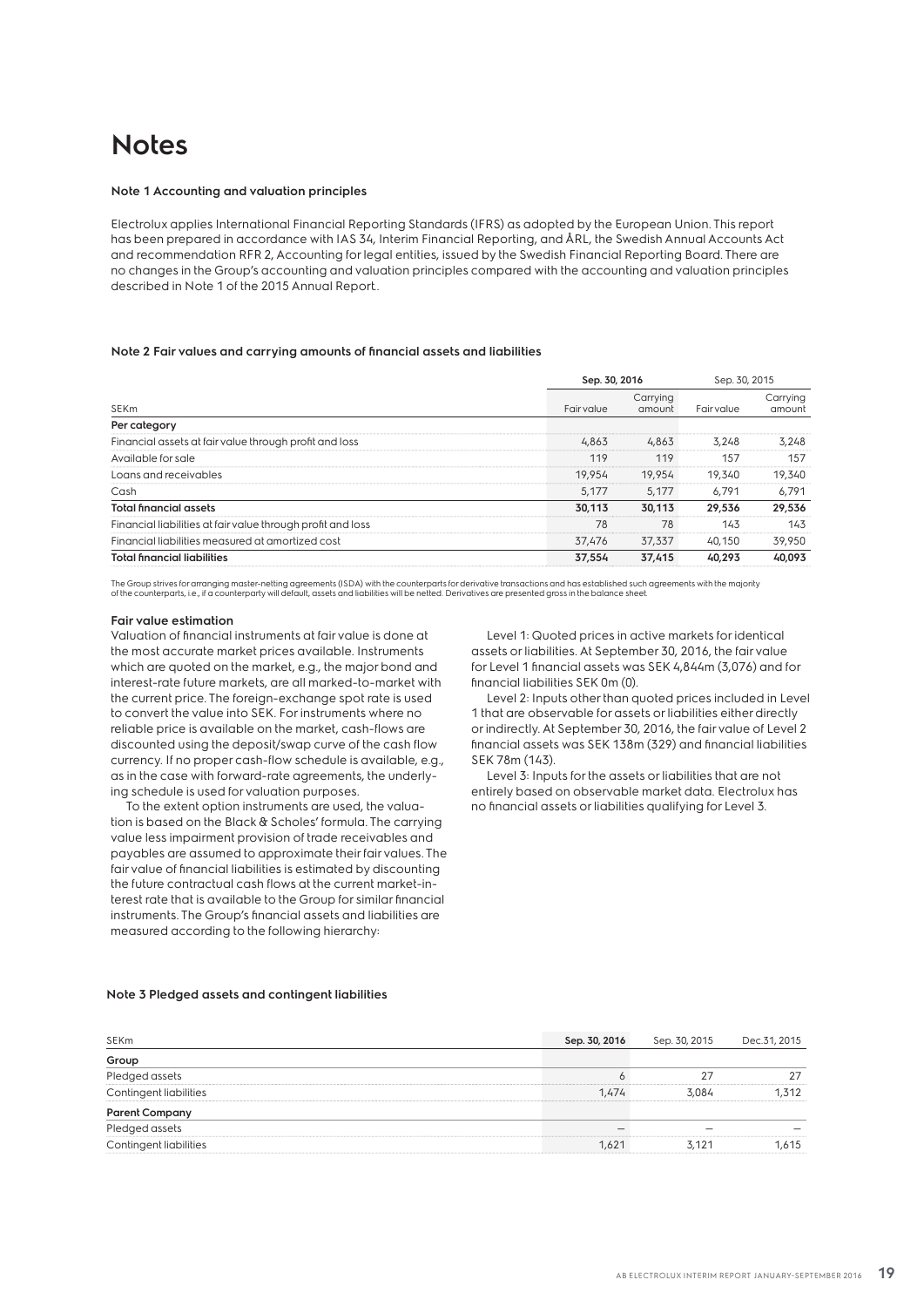### **Operations by business area yearly**

| SEKm                                            | 2015     | 2014    | 2013         | 20121)  | 2011    |
|-------------------------------------------------|----------|---------|--------------|---------|---------|
| Major Appliances Europe, Middle East and Africa |          |         |              |         |         |
| Net sales                                       | 37,179   | 34,438  | 33,436       | 34,278  | 34,029  |
| Operating income                                | 2,167    | 232     | $-481$       | 178     | 675     |
| Margin, %                                       | 5.8      | 0.7     | $-1.4$       | 0.5     | 2.0     |
| Major Appliances North America                  |          |         |              |         |         |
| Net sales                                       | 43,053   | 34,141  | 31,864       | 30,684  | 27,665  |
| Operating income                                | 1,580    | 1,714   | 2,136        | 1,347   | 146     |
| Margin, %                                       | 3.7      | 5.0     | 6.7          | 4.4     | 0.5     |
| Major Appliances Latin America                  |          |         |              |         |         |
| Net sales                                       | 18,546   | 20,041  | 20,695       | 22,044  | 17,810  |
| Operating income                                | 463      | 1,069   | 979          | 1,590   | 820     |
| Margin, %                                       | 2.5      | 5.3     | 4.7          | 7.2     | 4.6     |
| Major Appliances Asia/Pacific                   |          |         |              |         |         |
| Net sales                                       | 9,229    | 8,803   | 8,653        | 8,405   | 7,852   |
| Operating income                                | 364      | 438     | 116          | 746     | 736     |
| Margin, %                                       | 3.9      | 5.0     | 1.3          | 8.9     | 9.4     |
| <b>Small Appliances</b>                         |          |         |              |         |         |
| Net sales                                       | 8,958    | 8,678   | 8,952        | 9,011   | 8,359   |
| Operating income                                | $-63$    | 200     | 309          | 461     | 543     |
| Margin, %                                       | $-0.7$   | 2.3     | 3.5          | 5.1     | 6.5     |
| <b>Professional Products</b>                    |          |         |              |         |         |
| Net sales                                       | 6,546    | 6,041   | 5,550        | 5,571   | 5,882   |
| Operating income                                | 862      | 671     | 510          | 588     | 841     |
| Margin, %                                       | 13.2     | 11.1    | 9.2          | 10.6    | 14.3    |
| Other                                           |          |         |              |         |         |
| Net sales                                       |          | 1       | $\mathbf{1}$ | 1       | 1       |
| Operating income, common Group costs, etc.      | $-2,632$ | $-743$  | $-1,989$     | $-910$  | $-744$  |
| <b>Total Group</b>                              |          |         |              |         |         |
| Net sales                                       | 123,511  | 112,143 | 109,151      | 109,994 | 101,598 |
| Operating income                                | 2,741    | 3,581   | 1,580        | 4,000   | 3,017   |
| Margin, %                                       | 2.2      | 3.2     | 1.4          | 3.6     | 3.0     |

1) Electrolux applies the amended standard for pension accounting, IAS 19 Employee Benefits, as of January 1, 2013. Reported figures for 2012 have been restated to enable compari-<br>son. Reported figures for previous years h

| Material profit or loss items in operating income <sup>1)</sup> | 2015      | 2014     | 2013     | 2012     | 2011    |
|-----------------------------------------------------------------|-----------|----------|----------|----------|---------|
| Major Appliances Europe, Middle East and Africa                 |           | $-1.212$ | $-828$   | $-927$   | $-34$   |
| Major Appliances North America                                  | $-1582$   | $-392$   |          | $-10.5$  | $-104$  |
| Major Appliances Latin America                                  |           | $-10$    |          |          |         |
| Major Appliances Asia/Pacific                                   |           | $-10$    | $-351$   |          |         |
| <b>Small Appliances</b>                                         | $-190$    |          | -82      |          |         |
| <b>Professional Products</b>                                    |           |          |          |          |         |
| Common Group cost                                               | $-1.9012$ | $-772)$  | $-1.214$ |          |         |
| <b>Total Group</b>                                              | $-2.249$  | $-1.348$ | $-2.475$ | $-1.032$ | $-1.38$ |

1) For more information, see Note 7 in the 2015 Annual Report..

2) Refers to costs related to the not completed acquisition of GE Appliances. Costs for preparatory integration work of SEK 39m for 2014 and SEK 158m for 2015 have been charged to op-<br>Electric in December 2015 of USD 175m,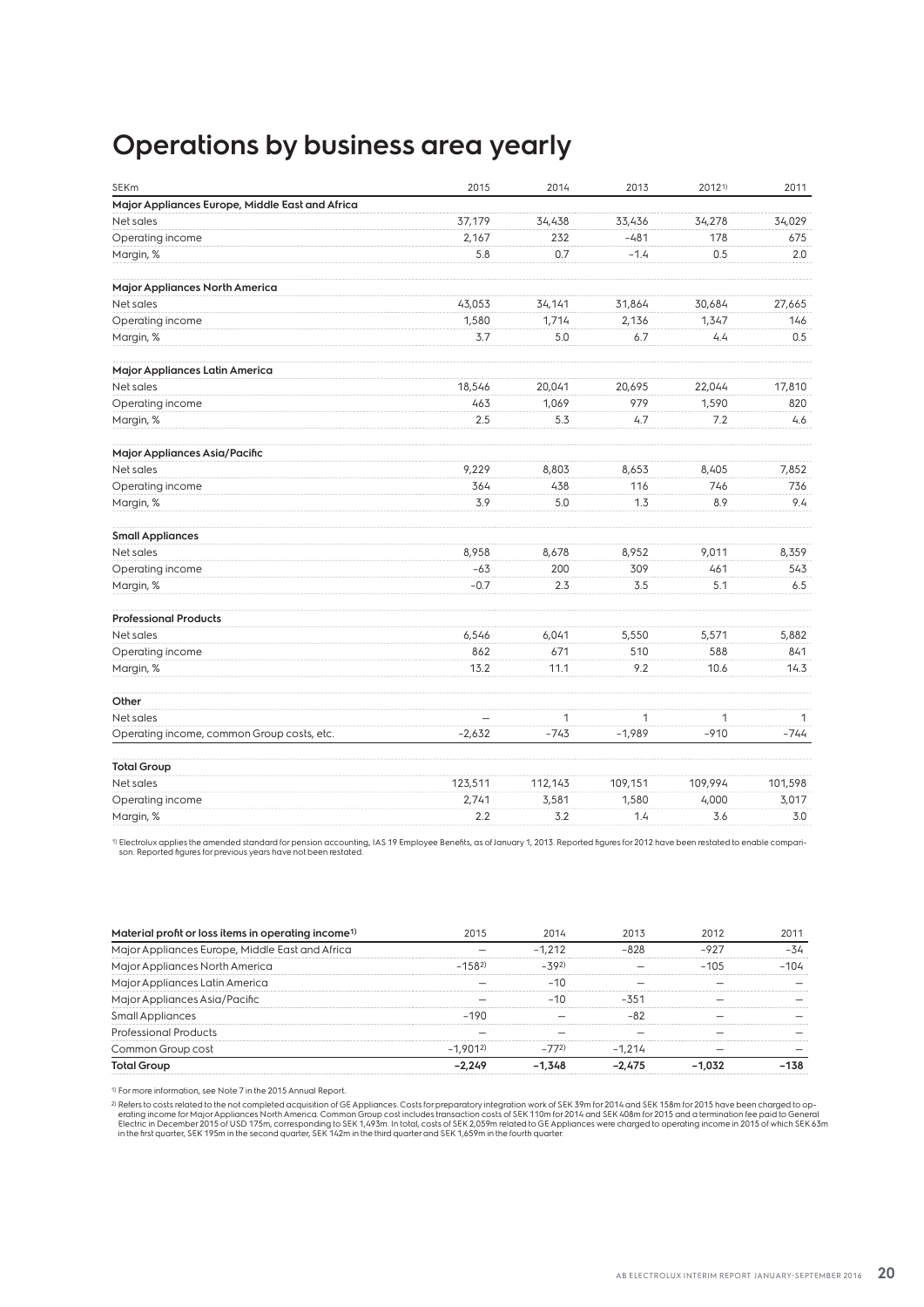### **Five-year review**

| SEKm unless otherwise stated                                              | 2015     | 2014     | 2013     | 20121)   | 2011    |
|---------------------------------------------------------------------------|----------|----------|----------|----------|---------|
| Net sales                                                                 | 123,511  | 112,143  | 109,151  | 109,994  | 101,598 |
| Organic growth, %                                                         | 2.2      | 1.1      | 4.5      | 5.5      | 0.2     |
| Operating income                                                          | 2,741    | 3,581    | 1.580    | 4,000    | 3,017   |
| Margin, %                                                                 | 2.2      | 3.2      | 1.4      | 3.6      | 3.0     |
| Income after financial items                                              | 2,101    | 2,997    | 904      | 3,154    | 2,780   |
| Income for the period                                                     | 1,568    | 2,242    | 672      | 2,365    | 2,064   |
| Material profit or loss items in operating income <sup>2)</sup>           | $-2,249$ | $-1,348$ | $-2,475$ | $-1,032$ | $-138$  |
| Capital expenditure, property, plant and equipment                        | $-3,027$ | $-3,006$ | $-3,535$ | 4,090    | 3,163   |
| Operating cash flow after investments                                     | 6,745    | 6,631    | 2,412    | 5,273    | 3,407   |
| Earnings per share, SEK                                                   | 5.45     | 7.83     | 2.35     | 8.26     | 7.25    |
| Equity per share, SEK                                                     | 52.21    | 57.52    | 49.99    | 54.96    | 72.51   |
| Dividend per share, SEK                                                   | 6.50     | 6.50     | 6.50     | 6.50     | 6.50    |
| Capital-turnover rate, times/year                                         | 5.0      | 4.5      | 4.0      | 4.1      | 4.6     |
| Return on net assets, %                                                   | 11.0     | 14.2     | 5.8      | 14.8     | 13.7    |
| Return on equity, %                                                       | 9.9      | 15.7     | 4.4      | 14.4     | 10.4    |
| Net debt                                                                  | 6,407    | 9,631    | 10,653   | 10,164   | 6,367   |
| Net debt/equity ratio                                                     | 0.43     | 0.58     | 0.74     | 0.65     | 0.31    |
| Average number of shares excluding shares owned<br>by Electrolux, million | 287.1    | 286.3    | 286.2    | 285.9    | 284.7   |
| Average number of employees                                               | 58,265   | 60,038   | 60,754   | 59,478   | 52,916  |

<sup>1)</sup> Electrolux applies the amended standard for pension accounting, IAS 19 Employee Benefits, as of January 1, 2013. Reported figures for 2012 have been restated to enable compari-<br>son. Reported figures for previous years

2) For more information, see table on page 20 and Note 7 in the 2015 Annual Report...

### **Financial goals over a business cycle**

The financial goals set by Electrolux aim to strengthen the Group's leading, global position in the industry and assist in generating a healthy total yield for Electrolux shareholders. The objective is growth with consistent profitability.

### **Financial goals**

- Operating margin of >6%
- Capital turnover-rate >4 times
- Return on net assets >20%
- Average annual organic growth >4%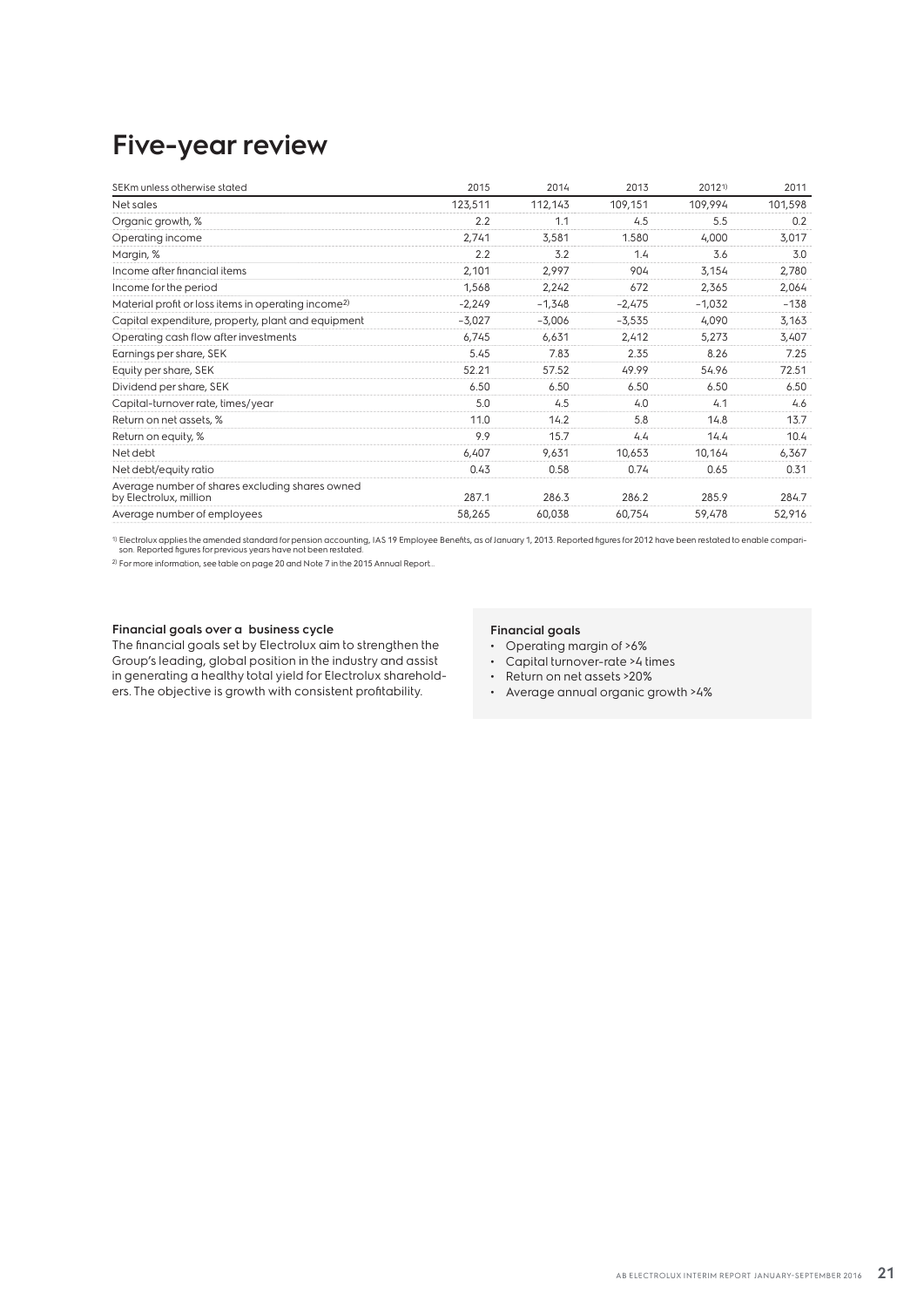### **Definitions**

This report includes financial measures as required by the financial reporting framework applicable to Electrolux, which is based on IFRS. In addition, there are other measures and indicators that are used to follow-up, analyze and manage the business and to provide Electrolux stakeholders with useful financial information on the Group's financial position, performance and development in a consistent way. These other measures and indicators are considered essential in supporting the Group's financial goals to achieve a combination of continuous growth, high profitability, a stable cash flow, and an optimal capital base to generate a high total return for Electrolux shareholders. Thus, there are measures related to growth, profitability and capital, share-based measures and capital indicators which are considered relevant to present on a continuous basis. Below is a list of definitions of all measures and indicators used, referred to and presented in this report.

### **Computation of average amounts and annualized income statement measures**

In computation of key ratios where averages of capital balances are related to income statement measures, the average capital balances are based on the opening balance and all quarter-end closing balances included in the reporting period, and the income statement measures are annualized, translated at average rates for the period. In computation of key ratios where end-of-period capital balances are related to income statement measures, the latter are annualized, translated at end of-period exchange rates. Adjustments are made for acquired and divested operations

### **Growth measures**

### **Change in net sales**

Current year net sales for the period less previous year net sales for the period as a percentage of previous year net sales for the period.

### **Organic growth**

Change in net sales, adjusted for acquisitions, divestments and changes in exchange rates.

#### **Acquired growth**

Change in net sales less organic growth. Acquired growth relates to net sales reported by acquired operations within 12 months after the acquisition date.

### **Profitability measures**

**Operating margin (EBIT margin)** Operating income (EBIT) expressed as a percentage of net sales.

**Return on net assets** Operating income (annualized) expressed as a percentage of average net assets.

**Return on equity** Income for the period (annualized) expressed as a percentage of average total equity.

### **Capital measures**

**Net debt/equity ratio** Net debt in relation to total equity.

**Equity/assets ratio** Total equity as a percentage of total assets less liquid funds.

**Capital turnover-rate** Net sales (annualized) divided by average net assets.

### **Share-based measures**

#### **Earnings per share**

Income for the period attributable to equity holders of the Parent Company divided by the average number of shares excluding shares held by Electrolux.

#### **Equity per share**

Total equity divided by total number of shares excluding shares held by Electrolux.

#### **Capital indicators**

### **Liquid funds**

Cash and cash equivalents, short-term investments, financial derivative assets<sup>1)</sup> and prepaid interest expenses and accrued interest income<sup>1)</sup>.

#### **Working capital**

Total current assets exclusive of liquid funds, less non-current other provisions and total current liabilities exclusive of total short-term borrowings.

### **Net assets**

Total assets exclusive of liquid funds and pension plan assets, less deferred tax liabilities, non-current other provisions and total current liabilities exclusive of total shortterm borrowings.

#### **Total borrowings**

Long-term borrowings and short-term borrowings, financial derivative liabilities1), accrued interest expenses and prepaid interest income1).

#### **Total short-term borrowings**

Short-term borrowings, financial derivative liabilities<sup>1)</sup>, accrued interest expenses and prepaid interest income1).

### **Interest-bearing liabilities**

Long-term borrowings and short-term borrowings exclusive of liabilities related to trade receivables with recourse1).

**Financial net debt** Total borrowings less liquid funds.

**Net provision for post-employment benefits** Provisions for post-employment benefits less pension plan assets.

#### **Net debt**

Financial net debt and net provision for post-employment benefits.

### **Other measures**

**Operating cash flow after investments** Cash flow from operations and investments adjusted for financial items paid, taxes paid and acquisitions/divestments of operations.

1) See table Net debt on page 8.